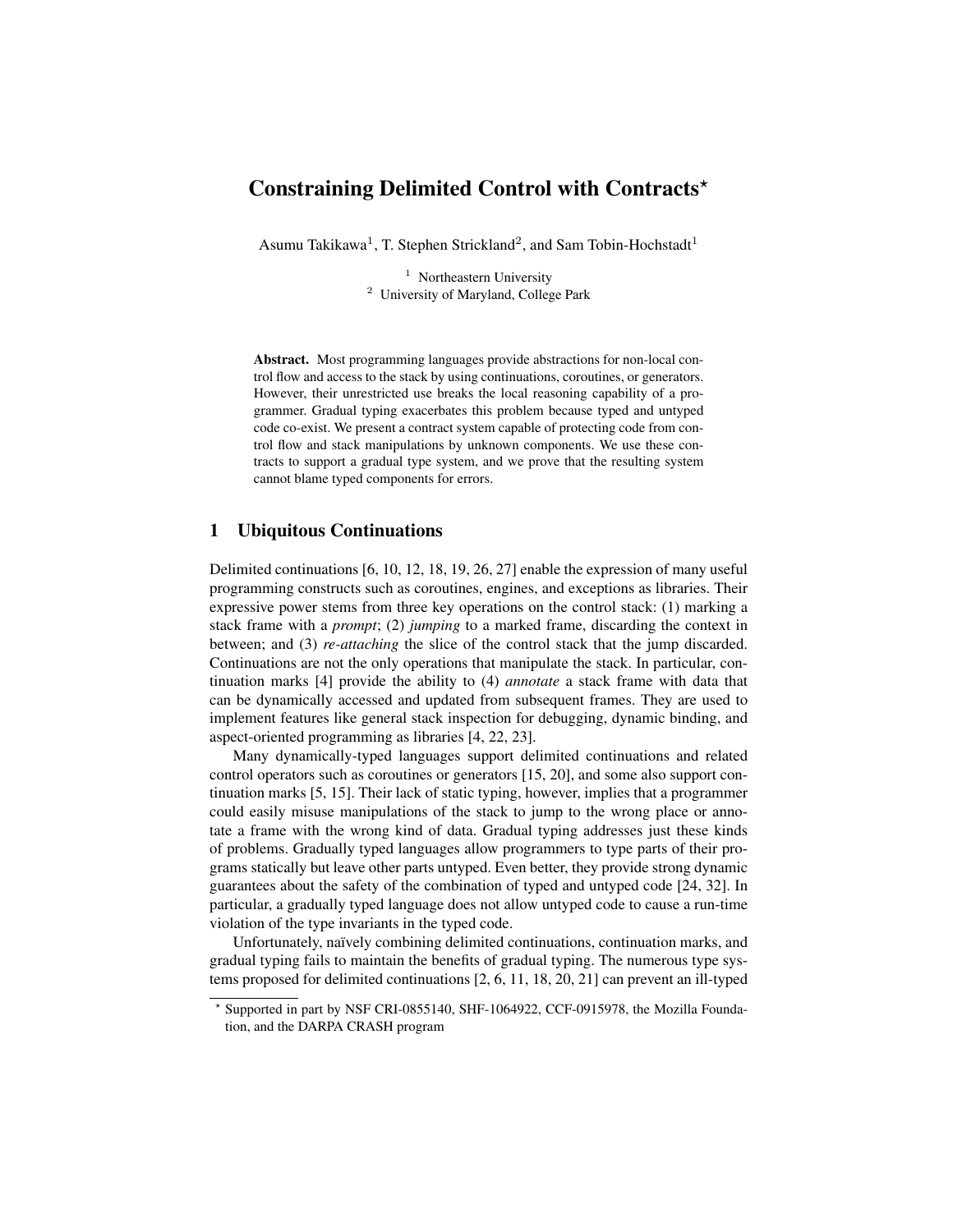re-attachment of a continuation or an ill-typed continuation jump. However, these type systems alone are not sufficient for gradual typing, because of the need for *dynamic* enforcement. Ordinarily, gradual type systems dynamically protect a typed component from its untyped context with a contract [14] that monitors the flow of values across the boundary [31]. Continuations, however, allow an untyped component to *bypass* the contract protection at the component boundary by jumping over the contract. After the jump, the untyped code could arrive in the middle of a typed component on the control stack and deliver an ill-typed value. Similarly, a continuation mark allows untyped code to update a stack annotation in typed code with an ill-typed value. In other words, continuations and continuation marks establish illicit communication channels between components. For the invariants of the typed language to hold, these channels require additional protection [9].

In this paper, we equip a gradually typed language with typed delimited control operators and continuation marks while maintaining the soundness of the entire system. To support this gradual type system, we introduce and formalize *control contracts* that mediate continuation jumps between prompts and their clients. We implement them in the Racket programming language [15] using *control chaperones* based on Strickland et al. [28]'s chaperone framework. Control chaperones allow a programmer to redirect communication between a prompt and a corresponding jump, inserting contract checks in between. For continuation marks, we offer an analogous pair of *continuation mark key contracts* and *continuation mark key chaperones*.

We also prove a soundness theorem for the combined language using Dimoulas et al's *complete monitoring* [9] technique. The key idea is to split a program into typed and untyped components via ownership annotations on values. Using these annotations, we impose a single owner policy which ensures that, at any given point, all of the values in the program are owned *only* by the typed or untyped portion of the program. Components may transfer ownership of a value only through the use of a contract, guaranteeing that no value changes hands without being checked. We prove that our contract system is a complete monitor and use this result to show that the gradual type system is sound.

#### 2 Types and contracts for control operators

To illustrate how delimited continuations and continuation marks cause problems for gradual typing, we present a series of examples using Sitaram's % and fcontrol operators [26]. The following example illustrates a simple use of the % operator to install a prompt and then a use of fcontrol to jump to that prompt, aborting part of the stack. The diagram on the right depicts the control flow of the example on the stack:

|                                                                                       | $(+ 2 \ln)$                |
|---------------------------------------------------------------------------------------|----------------------------|
| $> (+ 2 (\%) (+ 1 (frontrol 7))$<br>$(\lambda \text{ (nat con) } (+ 1 \text{ nat})))$ | A (% [] (λ (nat con) nat)) |
| 10                                                                                    | $(+ 1 \parallel)$          |
|                                                                                       | (fcontrol 7)               |

The evaluation of this example starts at (fcontrol 7), which immediately discards the current continuation up to the prompt (i.e., the third frame in the diagram).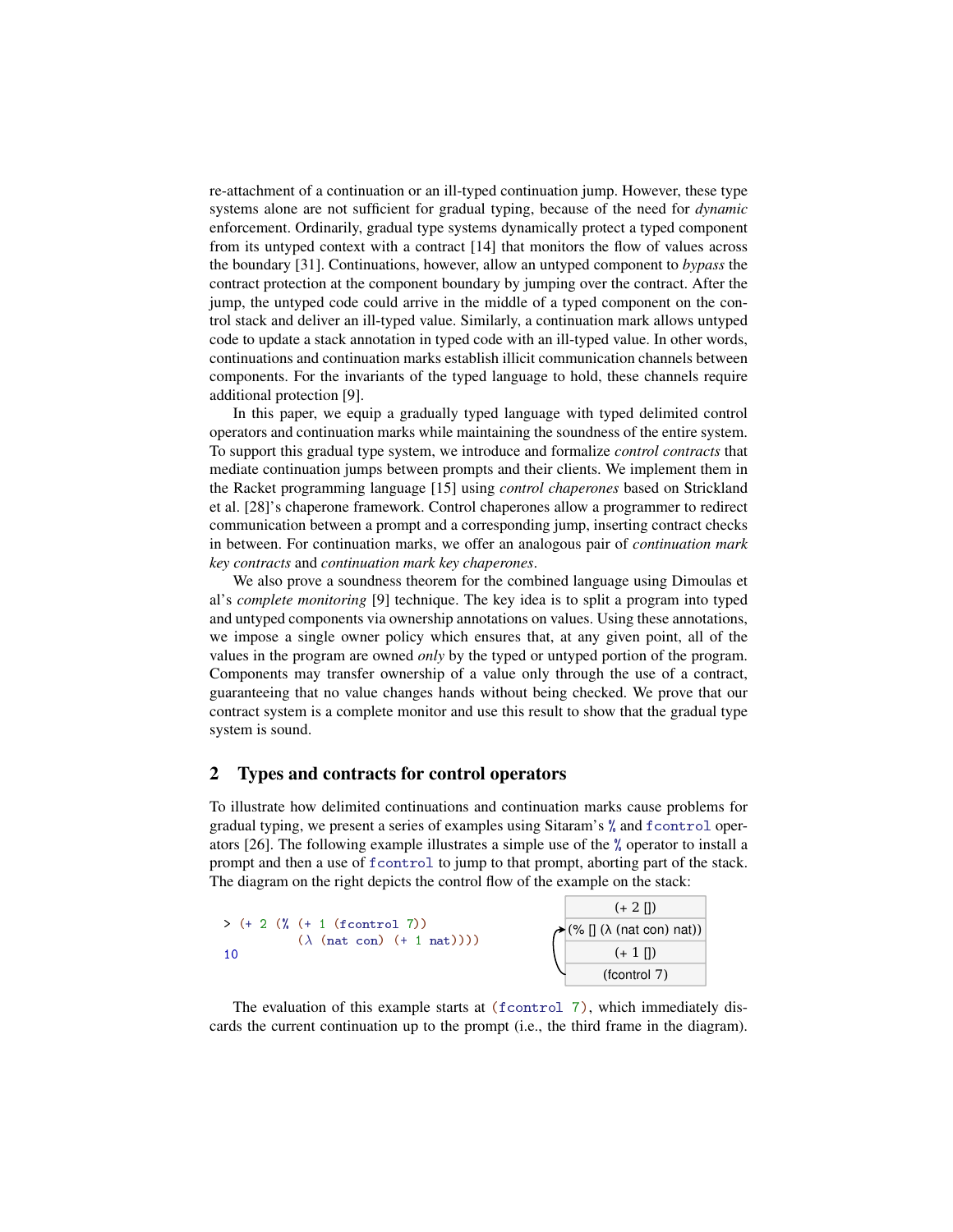After discarding the continuation, f control calls the handler, the  $\lambda$  expression argument to  $\%$ , with two arguments: the value passed to f control (i.e., 7) and the discarded continuation reified as a function, i.e.,  $(\lambda \ (\text{x}) \ (+1 \ \text{x}))$ . In this case, the handler just increments the first argument by one and returns, ignoring the reified continuation. The % operator then returns the result of the handler to its context.

The handler in this example is simple, but in general prompt handlers allow the programmer to specify arbitrary computations. The correspondence between the prompt handler and fcontrol matches the correspondence between exception handlers and throwing an exception  $[26]$ . In other words, continuation operators like f control generalize exceptions [18].

One major difference between fcontrol and most exception interfaces is that instead of throwing the continuation away, the handler can also re-install the continuation:

| $\angle$ (% (+ 1 (fcontrol 2))     | $\left  \bigotimes ( \% \right] ( \lambda ( v k ) (+ v ( k 8 ) ) ) )$ |
|------------------------------------|-----------------------------------------------------------------------|
| $(\lambda$ (v k) $(+ \nu$ (k 8)))) | $(+ 1 \]$                                                             |
|                                    | (fcontrol 2)                                                          |

Here the handler calls its second argument, the reified continuation, instead of ignoring it. Since the continuation is a value, the handler just calls it like any other function. In fact, the handler could choose to return the continuation or apply it multiple times. The presence of the reified continuation makes fcontrol a *higher-order* control operator, as opposed to exceptions, which usually only provide *first-order* control

#### 2.1 Types for delimited control

To implement a type system for delimited control, we must provide a means to typecheck % and fcontrol. Each handler, however, may provide a different interface to its corresponding fcontrol. That is, they expect different types of input from a jump. In order to give a precise type for these handlers, we need to keep different logical uses of f control separate and type-check them separately.<sup>[3](#page-2-0)</sup>

To distinguish prompts with conflicting uses, control operators in the literature often allow the programmer to annotate prompts with *prompt tags* [11, 16, 18, 26]. For example, an implementation of coroutines and an implementation of exceptions might both install prompts on the stack. However, the stack changes coordinated by these libraries are "logically different" [26], even if they use the same operators, and should not interfere with one another.

Prompt tags also provide a convenient means to type-check separate uses of fcontrol [18]. The type of a prompt tag determines the valid types of values that an application of fcontrol can send to the corresponding prompt's handler. The prompt tag type also specifies the return type of the handler and the prompt's body. The % and fcontrol operators can be used with prompt tags to allow fine-grained control over what prompt is targeted:

<span id="page-2-0"></span> $3$  A type and effect system for delimited control [2, 6] could provide more precise types. However, an effect system would require intrusive run-time monitoring to enforce with contracts.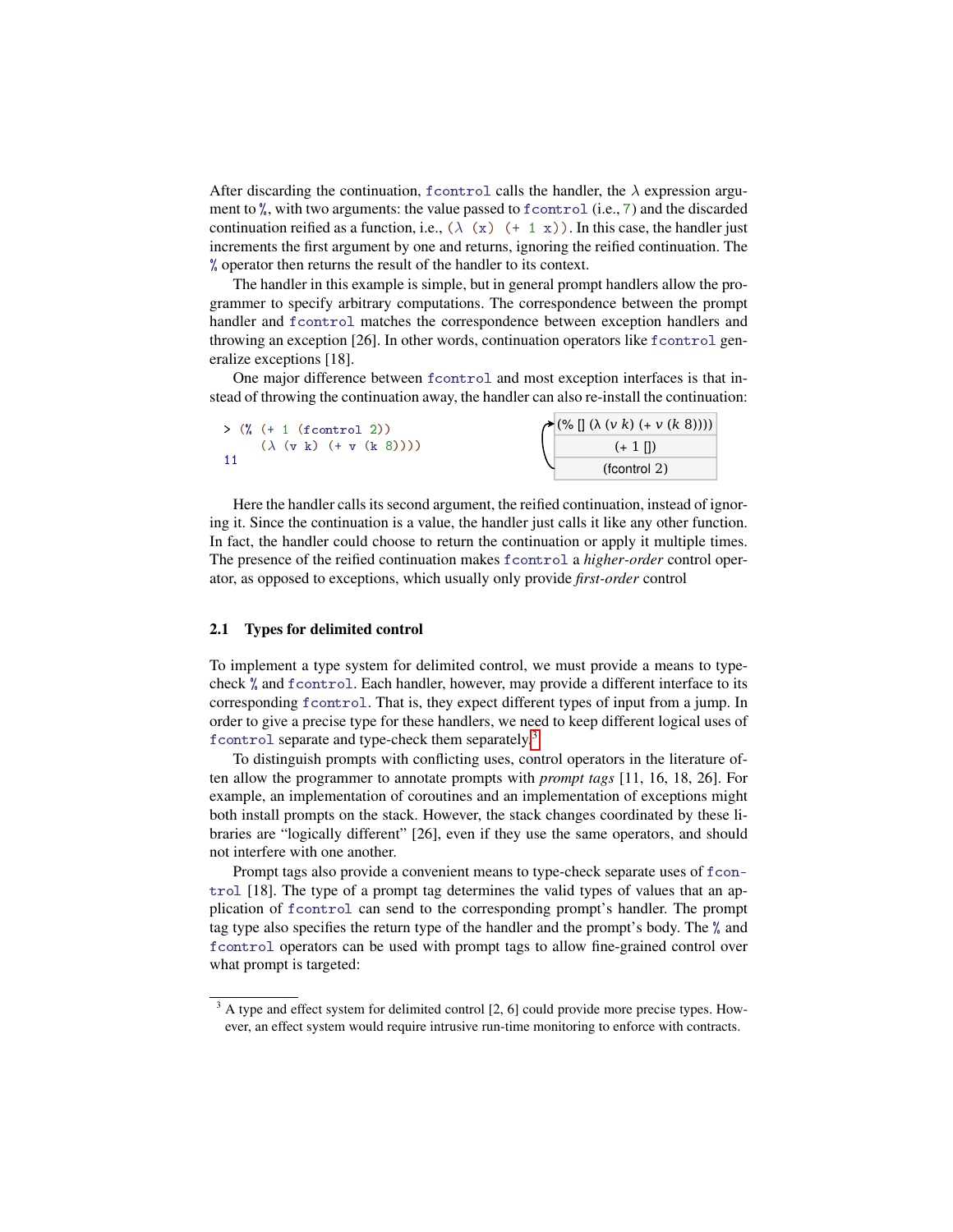```
(define handler-1 (\lambda (v k) (string-append v "0")))
(define handler-2 (\lambda (v k) (k 1)))
> (% (number->string (% (+ 1 (fcontrol "10" prompt-tag-1))
                         handler-2 prompt-tag-2))
     handler-1 prompt-tag-1)
"100"
```
Since the call to fcontrol uses prompt-tag-1, the jump arrives at the outermost prompt, which is tagged with prompt-tag-1. The jump triggers handler-1, associated with the outer prompt. Notably, the jump does *not* invoke handler-2. It is vital that the programmer does not use the wrong prompt tag here, because the handlers expect different types: a string for handler-1 and an integer for handler-2.

Using a type system for prompt tags, we could declare that prompt-tag-1 has the type (Prompt String (Integer -> String) String). The first two types mean that the handler expects to receive a string and a function that takes integers and returns strings. The third type corresponds to the return type of the body and handler. This matches our example, since fcontrol sends the string "10" and the continuation from fcontrol to the outer prompt expects an integer and produces a string. Both the body (using number->string) and the handler clearly produce strings as well.

#### 2.2 Gradual typing, the broken variant

In a language with gradual typing, a typed component may import unknown functions from an untyped component:

```
#lang typed/racket
(require/typed [g : Integer -> String] from "untyped.rkt")
(% (string-length (g 2))
   (λ ([v : Integer] [k : Integer -> Integer])
     (+ \, v \, (k \, 8))))
```
In this example, the typed component imports a function  $g$  that is specified to have the type Integer -> String, which is valid for its use in the prompt expression. The gradual type system enforces the type for g with the generated contract  $(-\rightarrow$  integer? string?). It blames the untyped component if its export fails to uphold the contract. Imports from untyped components and exports to untyped components are always protected with contracts translated from the corresponding type [31]. The type system prevents the typed component from misapplying the function.

Unfortunately, this naïve model of interaction fails in the presence of control operators, as demonstrated by the following *untyped* component:

```
#lang racket
(provide g)
(define (g x) (fcontrol "bad"))
```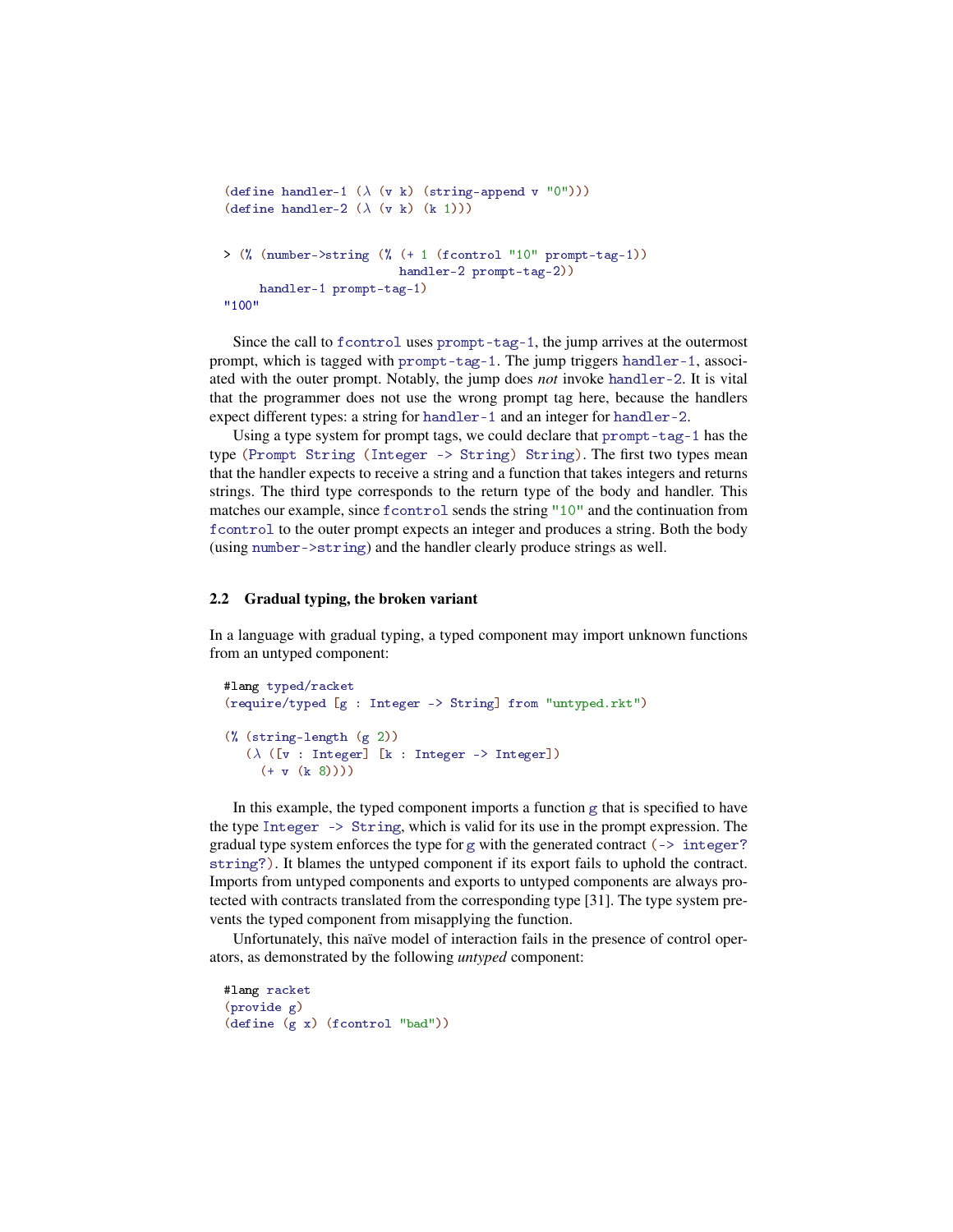The use of the fcontrol operator in the body of g immediately transfers control to the handler function when the typed module invokes g. Since this control transfer bypasses the contract boundary, the string "bad" is passed to the + operation, which causes a run-time failure that the type system should have prevented. The failure stems from the lack of protection on the communication channel between fcontrol and %.



Generally speaking, the usual strategy of applying contracts to just the component imports and exports does not adequately protect the typed code from invalid uses of control operators within untyped code. In particular, the abort-like behavior of fcontrol allows it to directly communicate with the handler in the typed code, without first passing through a contract check at the component boundary.

With higher-order programming, the illicit communication may also take place using control operators in the opposite direction, as in the following pair of components:

```
#lang typed/racket
(provide g)
(define: (g) : Void (fcontrol h))
(define: (h [y : Integer]) : Integer (+ 1 y))
#lang racket
(require g from "typed.rkt")
(\% ( + 1 (g)) (\lambda (v k) (v "bad")) )
```
Here, the typed component exports a function g that uses a control operator to jump to the prompt, passing its handler a function. The untyped component calls g inside of a prompt whose handler misapplies the returned function to the string "bad" instead of an integer. Again, we depict this situation with a diagram:

| $\rightarrow$ (% [] ( $\lambda$ (v) (v "bad")))                  |         |
|------------------------------------------------------------------|---------|
| $(+ 1 \parallel)$                                                | untyped |
| contract: Void                                                   |         |
| $\left \left(\text{frontrol }(\lambda(y) (+ y 2)))\right $ typed |         |

This stack illustrates a situation similar to the last diagram except that the typed and untyped components have swapped roles. Furthermore, notice that the contract on the stack is Void because the contract system checks the return value of g, because exports from typed components are wrapped with a contract.

On the surface, this may not seem like a problem; after all, the untyped component is free to do anything it likes with values since it is not beholden to a type system.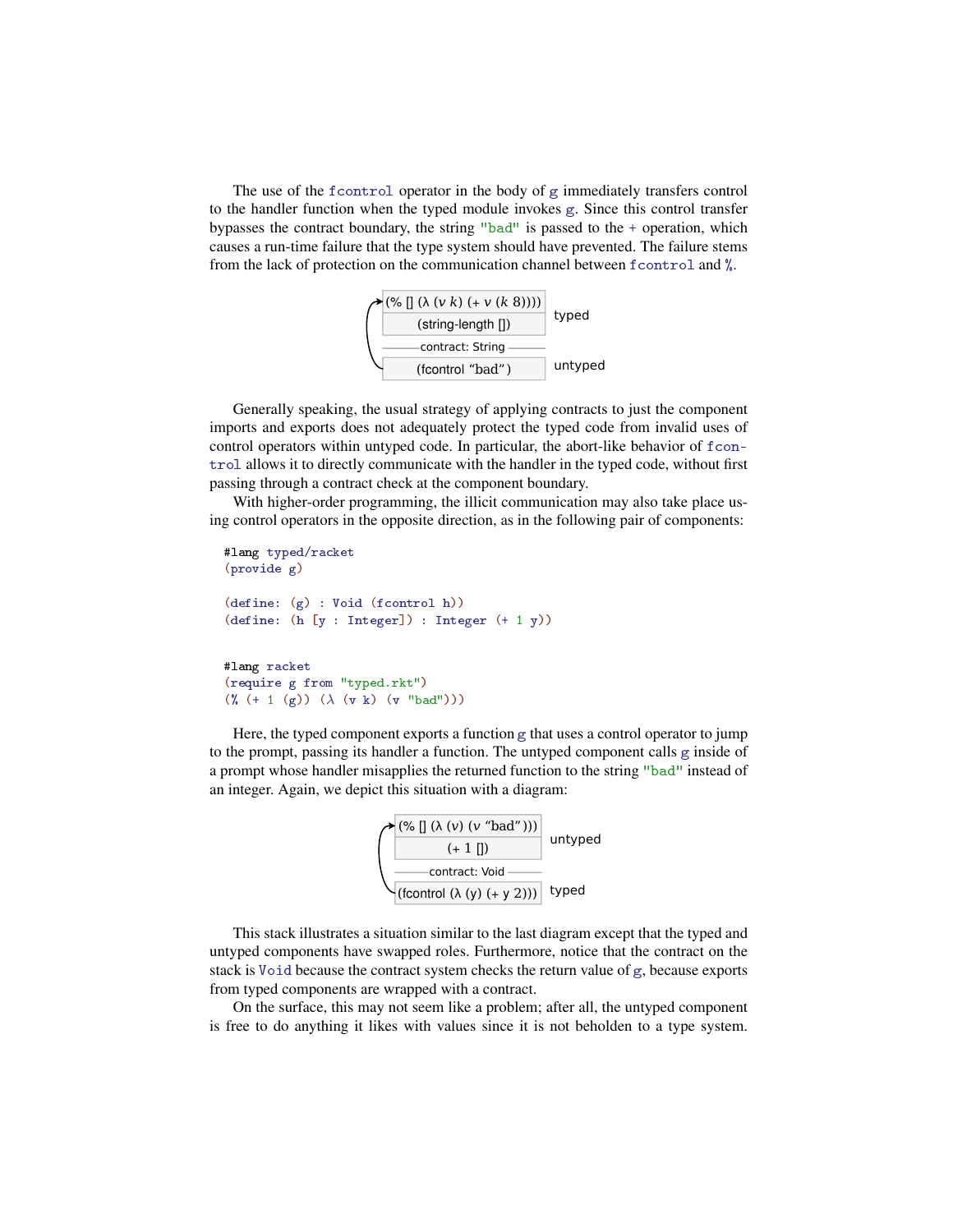Unfortunately, fcontrol has smuggled the *function* h across the contract boundary. Since h originates from typed code, applying it should not cause an error that the type system could prevent. In the top frame, however, the untyped component applies h to a value "bad" that the function does not expect, causing the addition  $(+ 1 y)$  to fail. This shows that higher-order programming requires protection for communication in *both* directions between typed and untyped components. To make gradual typing work, we must account for and protect all extra channels of communication.

#### 2.3 Gradual typing, fixed

In order to fix our naïve gradual type system, we reuse the key insight from the gradual typing literature: the dynamic semantics must protect *all* possible channels of communication between typed and untyped components [9]. We instantiate this research insight for stack abstractions by installing contract checks on prompt tags that activate when control operators cross component boundaries. A prompt tag is a *capability* for communicating between two stack frames in a program. Thus, only components that have access to a given tag are allowed to communicate with the matching prompt, enabling the programmer to leverage lexical scope to limit access. However, the capability nature of prompt tags only determines *who* can communicate over the channel, but not *what* can be communicated across the channel.

To enable prompt tags to protect the data communicated via control operators, we equip prompt tags with contracts that trigger when a control operator transfers a value to the matching prompt. Since prompt tags function as capabilities, a component can be assured that *only* components with access to the corresponding prompt tag can jump to its prompts. Thus, as long as typed prompt tags are always exported with appropriate contracts, other components cannot jump to them without incurring contract checks. We formally characterize the translation of types to contracts in section 4.

For the problematic example from before, we revise the typed component to create and export a prompt tag. The untyped component can import and use the tag to jump to the typed component's prompt:

```
#lang typed/racket
(require/typed [g : Integer -> Integer] from "untyped.rkt")
(provide pt)
(pt : (Prompt Integer (Integer -> String) Integer))
(define pt (make-prompt-tag))
(% (string-length (g 2))
   (\lambda ([v : Integer] [k : Integer -> Integer])
     (+ v (k 8)))
  pt)
```
As before, the prompt tag type describes the type of the two values that f control sends to the handler and the result type of the handler. In the untyped code, the call to fcontrol uses the prompt tag from the typed code: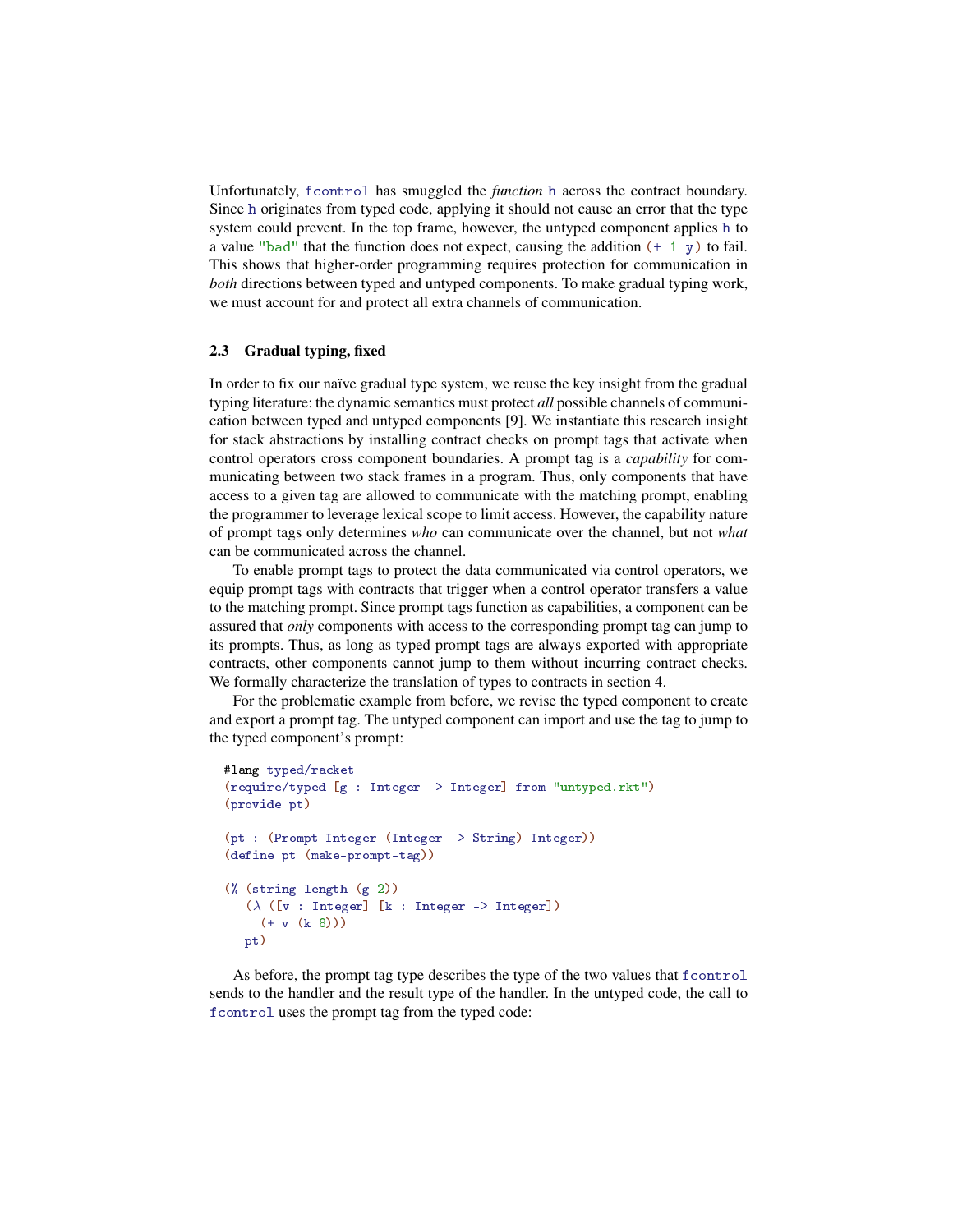```
#lang racket
(require pt from "typed.rkt")
(provide g)
(define (g x) (fcontrol "bad" pt))
```
Now, the type system installs a contract on uses of the exported tag in untyped code that corresponds to the type (Prompt Integer (Integer -> Integer)). When the function g aborts the continuation using the fcontrol operator, the "bad" value is checked with the Integer contract. The contract check fails and blames the untyped component for not providing an Integer to the prompt's handler. Pictorially, the fix adds a second contract boundary between the use of fcontrol and its matching prompt:



With the second contract boundary, all possible paths between the untyped and typed components are protected. This ensures that no unmonitored communication can occur between the components. In other words, the contract system completely monitors all communication between components, thus ensuring the safety of typed code that uses continuation operations.

#### 2.4 Continuation marks

The stack also offers non-local data storage to the programmer. Continuation marks are a language feature that enables this view, allowing the association of a key-value storage cell with each of the continuation frames that make up the stack. In turn, continuation marks enable other language features and tools such as debuggers, dynamic binding, and aspect-oriented programming [3, 4, 33].

A continuation mark is added to the current continuation frame with the wcm form (short for with-continuation-mark) and accessed with the ccm form (short for current-continuation-marks):

```
> (wcm 'key 7 (+ 1 (first (ccm 'key))))
8
```
Continuation marks consist of a key and an associated value, which are passed to the wcm operation. The ccm operation returns a list of the marks stored in the continuation associated with some key. The previous example demonstrates a simple case of setting and accessing a mark. As with continuations, continuation marks allow non-local communication of data through the stack, and thus require new forms of protection from the contract system. More concretely, continuation marks can be set in an untyped component and then accessed later in a typed component: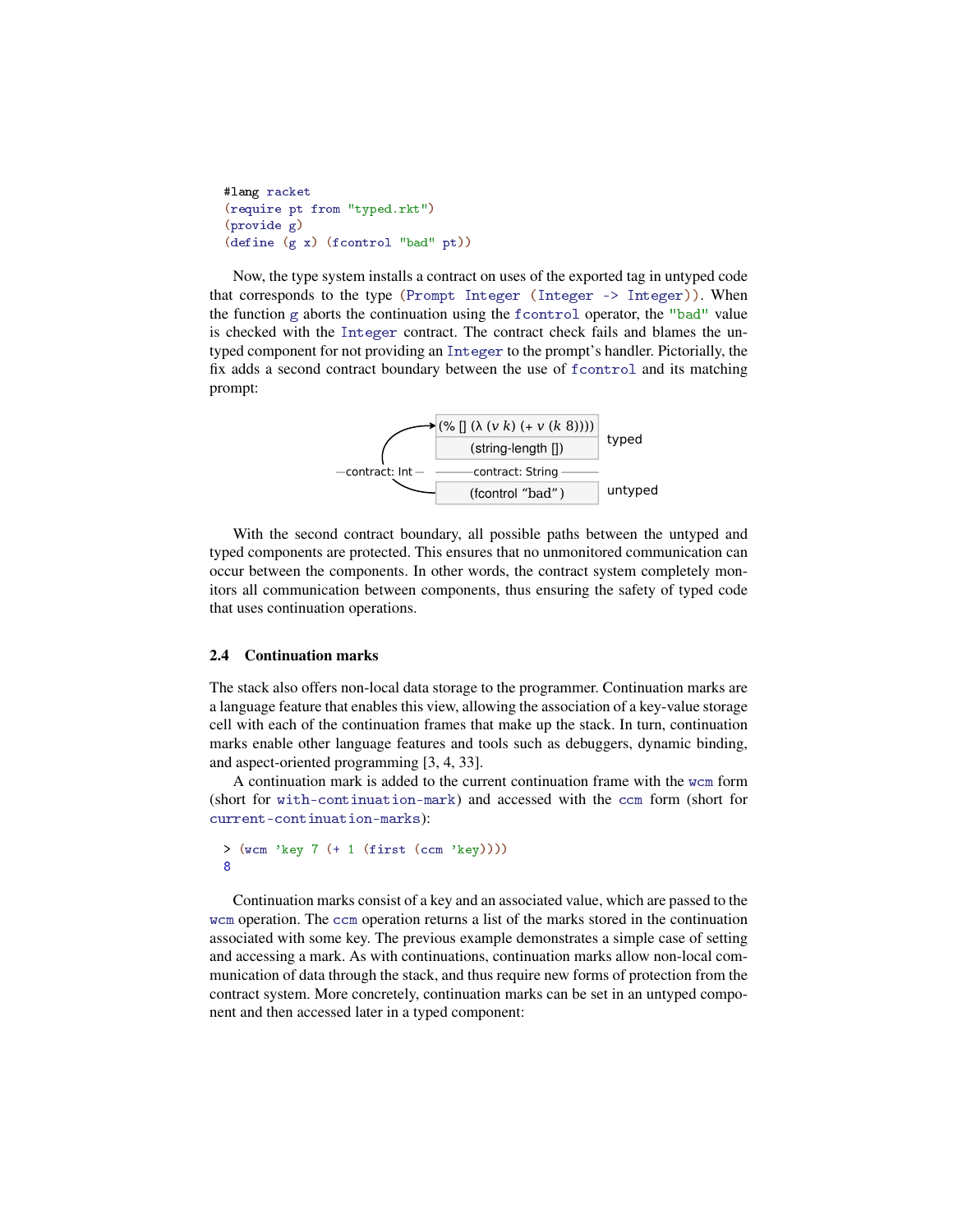```
#lang racket
(require g from "typed.rkt")
(define key (make-continuation-mark-key))
(wcm key "bad" (g 7))
#lang typed/racket
(require/typed [key : (Mark Integer)] from "untyped.rkt")
(provide g)
(define (g x) (+ x (first (ccm key))))
```
In this example, the untyped component stores a string in the continuation mark with a new continuation mark key. The typed component imports the key with a type that requires integers in the mark storage for the key. However, the untyped component has already violated this assumption by storing a string in the mark. This demonstrates another example of an unprotected stack-based channel of communication.

Our solution for continuation mark protection is similar to the solution for delimited continuations. First, instead of allowing any value as a key for marks, we require the use of a prompt-tag-like key type, which we call a *continuation mark key*. This key acts as a capability for accessing the data contained in the mark. Using the same technique as prompt tags, we attach contracts to this key so that the continuation mark operations can introduce contract checks based on the key's contract. The following diagram illustrates the example above (on the left) and our solution (right):



The new circle attached to the top stack frame illustrates a storage cell for the continuation mark on that frame. The cell might store many values, up to one for each key. The arrow from the cell depicts the flow of a value from the cell to the continuation frame that requests it using the ccm operation. As with continuations, this flow bypasses the ordinary contract boundary on the stack. The diagram on the right shows the fix in the form of an extra contract boundary that is established for accesses to the continuation mark store. In short, the contract system must protect all possible channels of interaction between the typed and untyped portions of the program.

From a contract system design perspective, continuation marks are similar to mutable reference; both enable non-local communication. Moreover, contracts for references and marks have related semantics. Mutable references need specialized support from the contract system to ensure that all access to the reference is protected by a contract [9, 28]. This extra protection amounts to wrapping the reference with a guard that redirects reads or writes to the reference and injects appropriate contract checking. Similarly, continuation mark key contracts wrap the key with a guard that redirects reads or writes to the continuation mark. Our formal model characterizes these guards and contracts more precisely.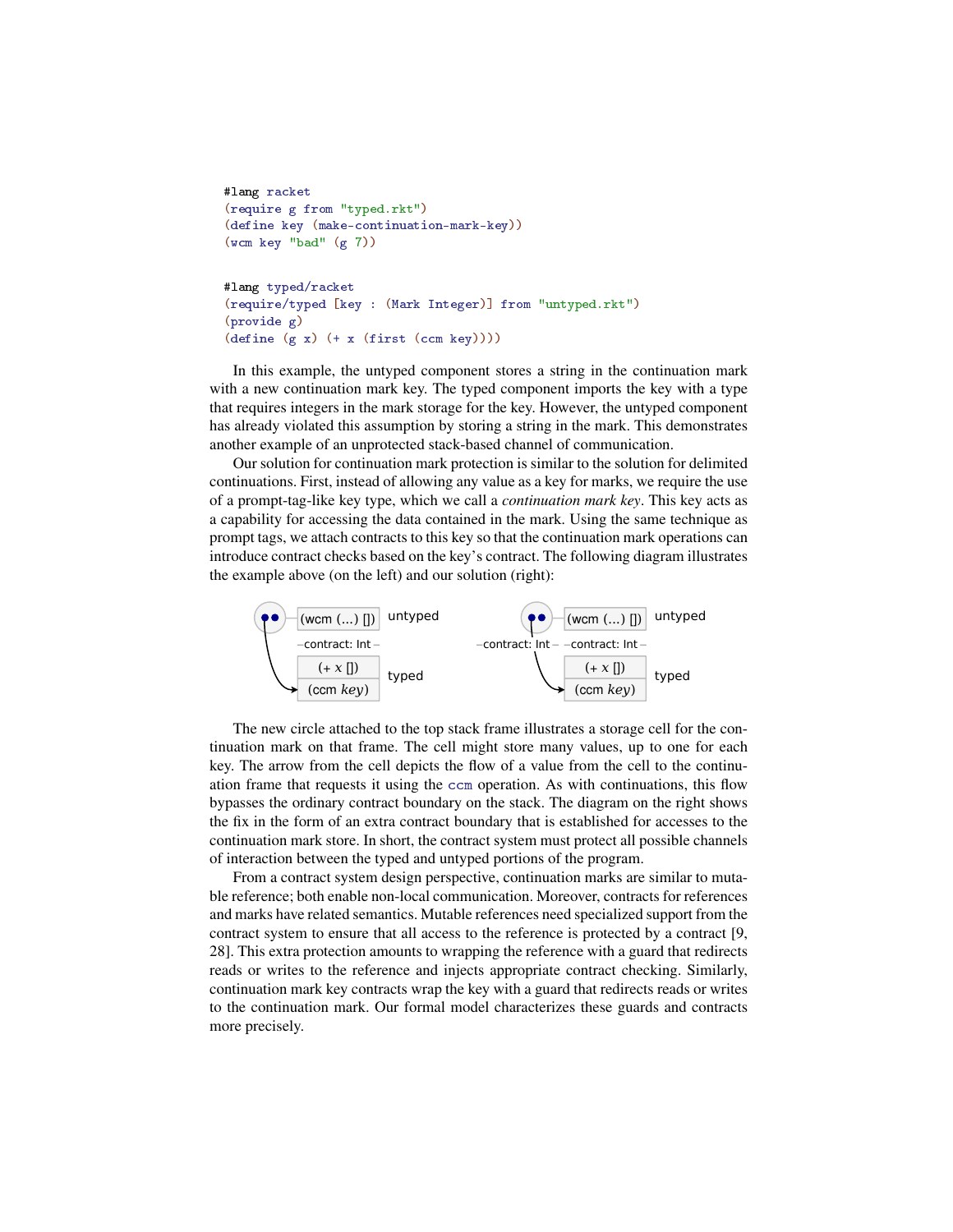### 3 Formalizing contracts for stack abstractions

To explain our design and to validate its soundness, we present a formal model of a gradually typed λ-calculus extended with low-level operations on stacks. The low-level operators faithfully macro-express [13] the high-level operators. We chose our model's operators to match the production libraries used in both Racket [16] and in Guile [17] in order to demonstrate the model's practical applicability. Further details are available in a technical report [30].

Dybvig et al. [11] identify a template of five key operations that are necessary for delimited continuations: (1) construction of a delimiter, (2) delimiting a continuation, (3) capturing a continuation, (4) aborting a continuation, and (5) re-instating a continuation. Our model provides each of the elements in the template above. In our case, (1) corresponds to prompt tag creation and (5) to function application. The remaining three are provided as distinct operations %, call/comp , and abort , detailed below.

Our language is Dimoulas et al's CPCF [8], extended with Flatt et al's continuation operators [16]. We augment this model with an adaptation of Gunter et al. [18]'s type system for delimited control and a type system for continuation marks based on similar ideas. For dynamic invariant enforcement, we add contracts for delimited continuations and continuation marks.

Figure 1 presents the core grammar of the model. Programs consist of a tuple with an expression and a store. The store tracks the allocation of prompt tags and continuation mark keys. Expressions include straightforward PCF operations, list operations, and a set of control operators. The language is parameterized over a set of basic data types and primitive unary and binary operations such as addition, subtraction, and so on.

The key control operators are  $(*e_1e_2v)$ , (abort  $e_1e_2$ ), and (call/comp  $v e$ ), which correspond to delimiting the continuation, aborting the continuation, and capturing the continuation respectively. For continuation marks, the  $\text{(call/cm } e_1 \, e_2 \, e_3)$  and  $\text{(ccm } e)$  operations model the setting of continuation marks and access of marks respectively.

```
P ::= <e, σ>
σ ::= ∅ | (key σ) | (tag σ)
e ::= x | v | (e e) | (if e e e) | (μ (x : t) e)
      | (unop e) | (binop e e) | (cons e e)
       | (case e (null = e) ((cons x x) = e))
       | (prompt-tag) | (cm-key)
       | (% e e v) | (abort e e)
       | (wcm w e) | (ccm e)
       | (call/comp e e) | (call/cm e e e)
       | (update mk e); e
      | (error)
v ::= b | (λ (x : t) e) | pt | mk
      | (cons v v) | null
      | call/comp | call/cm
                                                           t := B \mid (\rightarrow t \ t) \mid (Prompt t \ t) | (Mark t) | (List t)
                                                          pt ::= tag
                                                        mk ::= key
                                                          E ::= M (wcm W M)
                                                          M ::= [] | (if E e e) | (E e) | (v E)
                                                                 | (unop E) | (binop E e) | (binop v E)
                                                                  | (case E (null = e) ((cons x x) = e))
                                                                  | (cons E e) | (cons v E)
                                                                  | (update mk E); e
                                                                  | (% e E v) | (% E pt v)
                                                                 (\text{abort } E \neq) | (\text{abort } V \neq E)\lceil (call/comp \vec{E} e) \lceil (call/comp \nu E)
                                                                 | (call/cm E e e) | (call/cm v E e)
```
Figure 1: Core grammar and evaluation contexts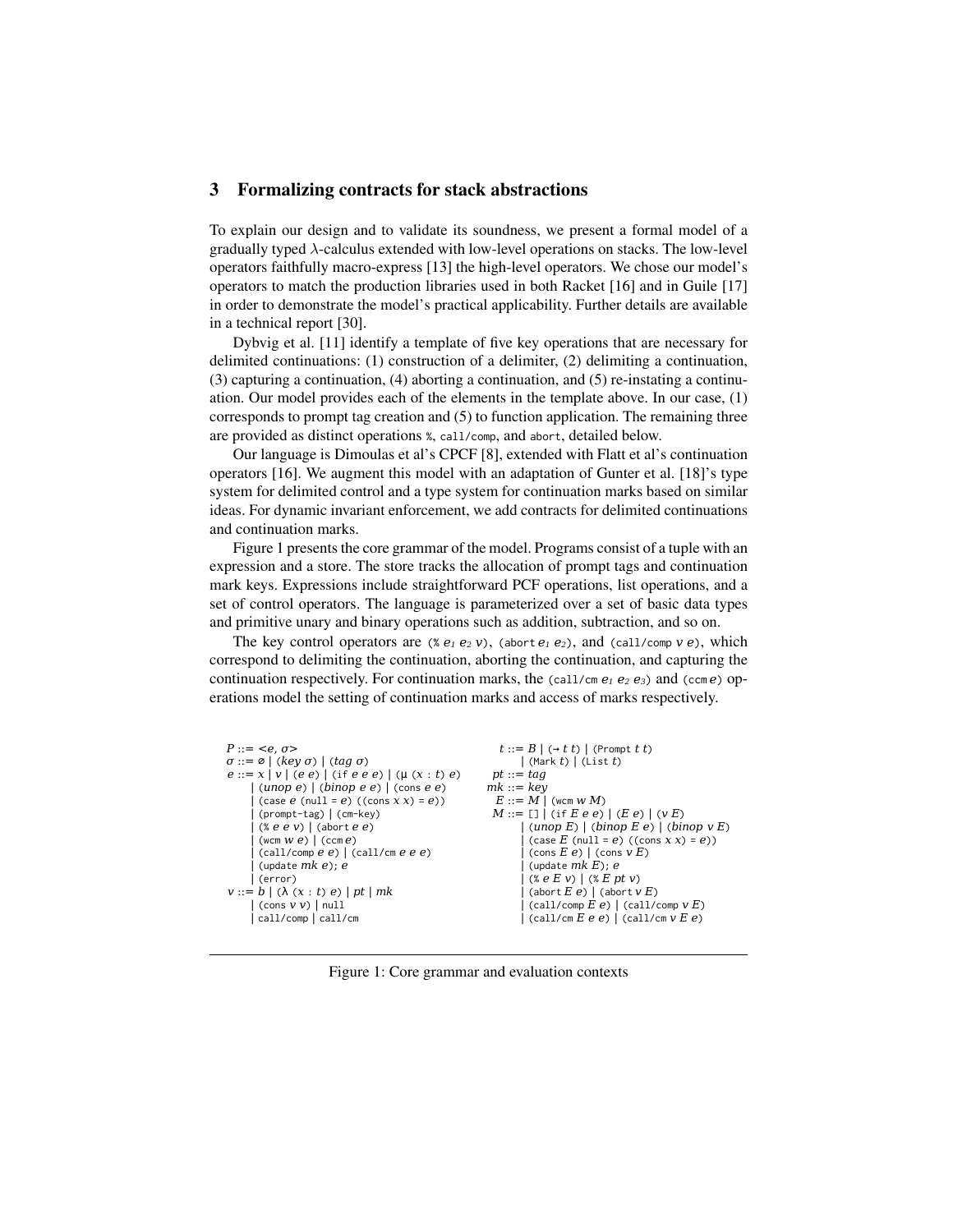| $\Gamma \mid \Sigma \vdash e_2 : t_1$                                                                                                                                                               | $\Gamma$   $\Sigma$ + $e_1$ : ( $\rightarrow$ ( $\rightarrow$ $t_3$ $t_2$ ) $t_3$ )       |
|-----------------------------------------------------------------------------------------------------------------------------------------------------------------------------------------------------|-------------------------------------------------------------------------------------------|
| $\Gamma \mid \Sigma \vdash e_1$ : (Prompt $t_1 t_2$ )                                                                                                                                               | $\Gamma \mid \Sigma \vdash e_2$ : (Prompt $t_1$ $t_2$ )                                   |
| —— [TAbort]                                                                                                                                                                                         | — [TCallComp]                                                                             |
| $\Gamma   \Sigma$ + (abort $e_1 e_2$ ) : t                                                                                                                                                          | $\Gamma   \Sigma$ + (call/comp $e_1 e_2$ ) : $t_3$                                        |
| $\Gamma \mid \Sigma \vdash e_1 :$ (Mark $t_1$ )<br>$\Gamma   \Sigma \vdash e_2 : t_1 \quad \Gamma   \Sigma \vdash e_3 : t_2$<br>- [TCallCM]<br>$\Gamma   \Sigma$ + (call/cm $e_1 e_2 e_3$ ) : $t_2$ | $\Gamma   \Sigma \vdash e :$ (Mark t)<br>[TCCM]<br>$\Gamma   \Sigma$ + (ccm e) : (List t) |
| $\Gamma$   $\Sigma$ + $e_1$ : $t_2$                                                                                                                                                                 | $\Gamma   \Sigma$ + e : t                                                                 |
| $\Gamma   \Sigma \vdash v : (\rightarrow t_1 t_2)$                                                                                                                                                  | $\Gamma \mid \Sigma \vdash m k :$ (Mark $t_1$ )                                           |
| $\Gamma \mid \Sigma \vdash e_2$ : (Prompt $t_1$ $t_2$ )                                                                                                                                             | $\Gamma   \Sigma \vdash v : t_1$                                                          |
| — [TPrompt]                                                                                                                                                                                         | I I WCM]                                                                                  |
| $\Gamma$   $\Sigma$ + (% $e_1$ $e_2$ v) : $t_2$                                                                                                                                                     | $\Gamma   \Sigma$ + (wcm ((mk v) ) e) : t                                                 |

Figure 2: Typing rules

Our continuation operators suffice to encode high-level operators such as % and fcontrol. For example, here is a macro encoding of fcontrol:

(fcontrol v p) = (call/comp  $(\lambda$  (k) (abort v k)) p)

The static semantics of the model is straightforward. For delimited continuations, we adapt the prompt types of Gunter et al.'s cupto system [18]. The major type judgments are shown in figure 2. A judgment Γ | Σ ⊦ *e* : *t* separates the environment typing Γ from the store typing Σ . The store typing straightforwardly keeps track of the types of allocated prompt tags and mark keys. Prompt tag types (Prompt  $t_1$   $t_2$ ) are parameterized by two types:  $t_1$  for the argument type expected by the handler function and  $t_2$  for the body of the prompt. The rule for prompt expressions requires that, given an appropriate prompt tag, the body and the handler both produce a result of type  $t_2$  and that the handler accepts an argument of type  $t_1$ . Conversely, an abort must carry a value of type  $t_2$ for a given prompt tag and may result in any type, since control never returns.

Meanwhile, the call/comp operator captures a continuation up to a prompt with the given prompt tag and passes it to its handler. The return type  $t_3$  of call/comp is the return type of its argument function. Since the current continuation has a hole of type  $t_3$ , and since the type of the expression up to the prompt is dictated by the prompt tag type t<sub>2</sub>, the type rule also requires that call/comp's argument expects an argument type of  $( \rightarrow t_3 t_2 ).$ 

Continuation mark keys have a type (Mark t) where t is type of the value to be stored in the mark. The rule for wcm requires that all of the key-value pairs it stores are consistently typed; that is, the value stored is well-typed with respect to the mark key's type parameter. Similarly, call/cm requires that the specified mark key and value match and that its result type is the result type of its body. The ccm operation, used to extract the mark values, returns a list containing the values of the type stored in the mark.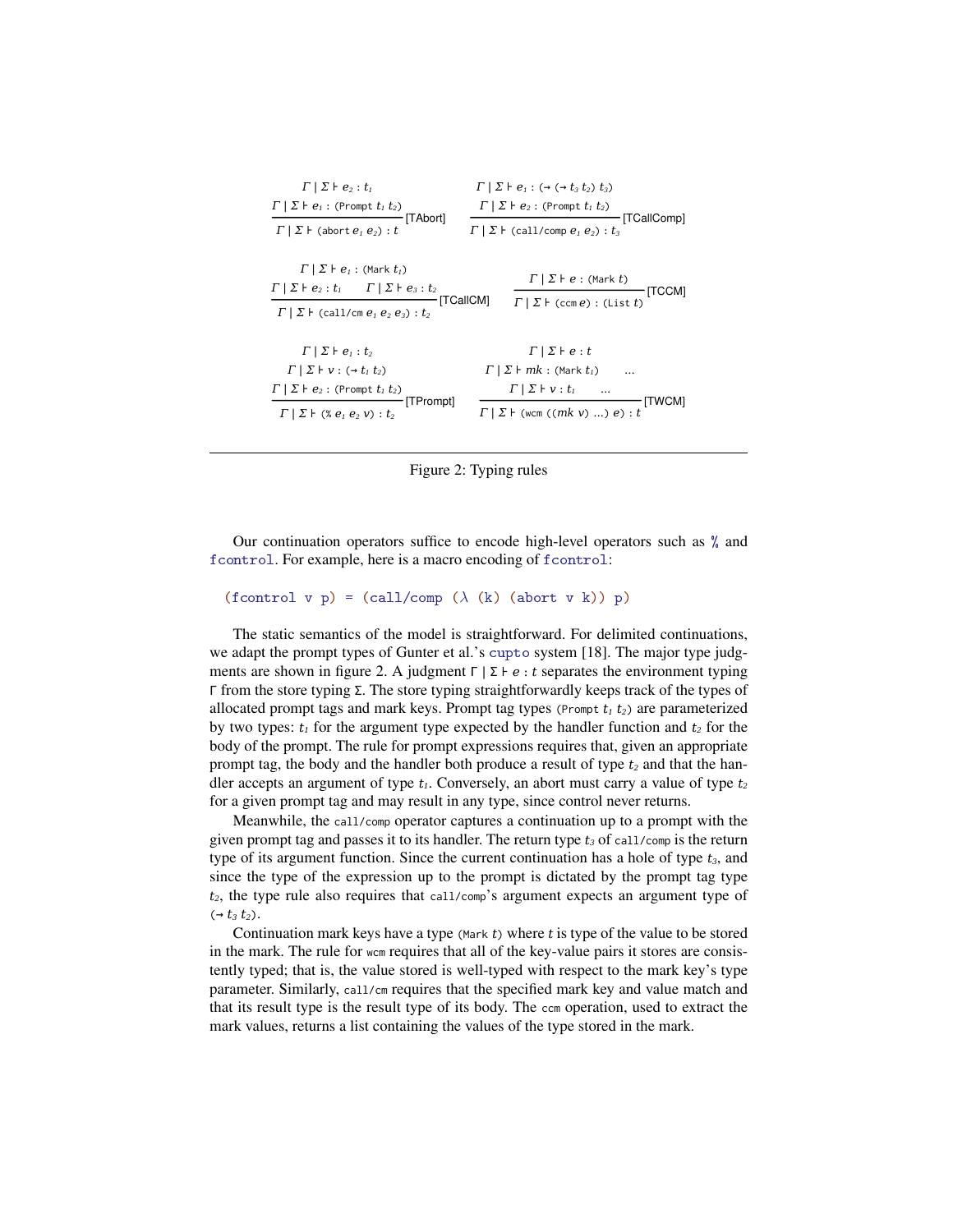```
e ::= ....
          | (mon ^{l,l}_l ctc e)
           | (ctc-error l
l )
          | (check |e| e v)
 pt ::= ...
          \int (PG^{l,l}_{l} ctc pt)
mk ::= ....
          \int (MG^{l,l}_{l} ctc mk)
ctc ::= (flat (\lambda (x : t) e))
            | (↦ ctc ctc)
             | (prompt-tag/c ctc)
             | (mark/c ctc)
           | (list/c ctc)
   t ::= ....
           | (Con t)
 M ::= \ldots| (mon ^{l,l}_l ctc E)
          | (check {}^l_i E v)
                                                       (\text{mon}_j^{k,l}(\text{flat } v_j) \vee ) \longrightarrow (\text{check}_j^k(v_j \vee v) \vee )(mon k,l
j (↦ ctca ctcr) v)
                                                      (λ (x1 : t)
                                                            ((\lambda (x_2 : t) (mon_j^{k,l} ctc_r (v x_2)))(\text{mon}_i^{l,k} ctc_a x_1))where v = (\lambda (x : t) e)(\text{mon}_j^{k,l}(\text{list/c } ctc) \text{ null}) \longrightarrow \text{null}(mon k,l
j (list/c ctc) (cons v1 v2))
                                                       (cons (mon ^{k,l}_i ctc v_1) (mon ^{k,l}_i (list/c ctc) v_2))
                                                       \langle \text{mon }^{k,l}_i \text{ (prompt-tag/c } ctc) \vee p \rangle \longrightarrow \langle \text{PG }^{k,l}_i \text{ ctc } \vee p \rangle(\text{mon }^{k,l}_i \text{ (mark/c } ctc) \text{ } v_m) \longrightarrow (\text{MG }^{k,l}_i \text{ } ctc \text{ } v_m)(check ^l_j #t v) \longrightarrow v(\text{check}_j \# f \nu) \longrightarrow (\text{ctc-error}_j^l)
```


We specify the dynamic semantics in an operational style using evaluation contexts [12], omitting straightforward rules for conventional operations. The evaluation contexts, shown in figure 1, follow the form of the expression grammar. The contexts are stratified into two non-terminals *E* and *M* to ensure that adjacent wcm frames in the context are merged before further reduction. These merge steps simplify the rest of the operational rules and have precedent in the continuation mark literature [4, 16].

The contract system, based on CPCF, adds additional constructs to the language. The additional constructs and reduction rules for contracts are shown in figure 3. Contracts are applied using both monitors and guards. A monitor (mon $j<sup>k,l</sup>$ ctc *e*) represents a term *e* protected by a contract *ctc* . The labels *k* and *l* indicate the server and client parties, respectively, that entered into the contract. The final label *j* indicates the component that the contract belongs to [9]. Since monitored terms are not values, we need additional guard terms for prompt tags and continuation mark keys, because guarded tags and keys may appear in positions that expect values. Guards, like monitors, include a contract and server, client, and contract labels for the involved parties. A monitor or guard and its labels delineate the boundary between two components: server and client. Boundaries play a key role when we prove that no values pass between components (i.e., across a monitor or guard) without appropriate contract protection.

Monitors with a flat contract, i.e., one that the contract system can immediately check, reduce to a check expression that runs the contract predicate and either raises a contract error or returns the checked value. Monitors for functions reduce to a wrapped function that checks both the domain and range contracts. For prompt tags and mark contracts, the monitors respectively reduce to a prompt tag or mark key guard.

Figure 4 shows the key rules for continuations and continuation marks, which warrant additional explanation. The make-prompt-tag and make-cm-key terms reduce to fresh prompt tag and mark key values, respectively, allocating them in the store. A prompt that contains a value reduces to the value itself.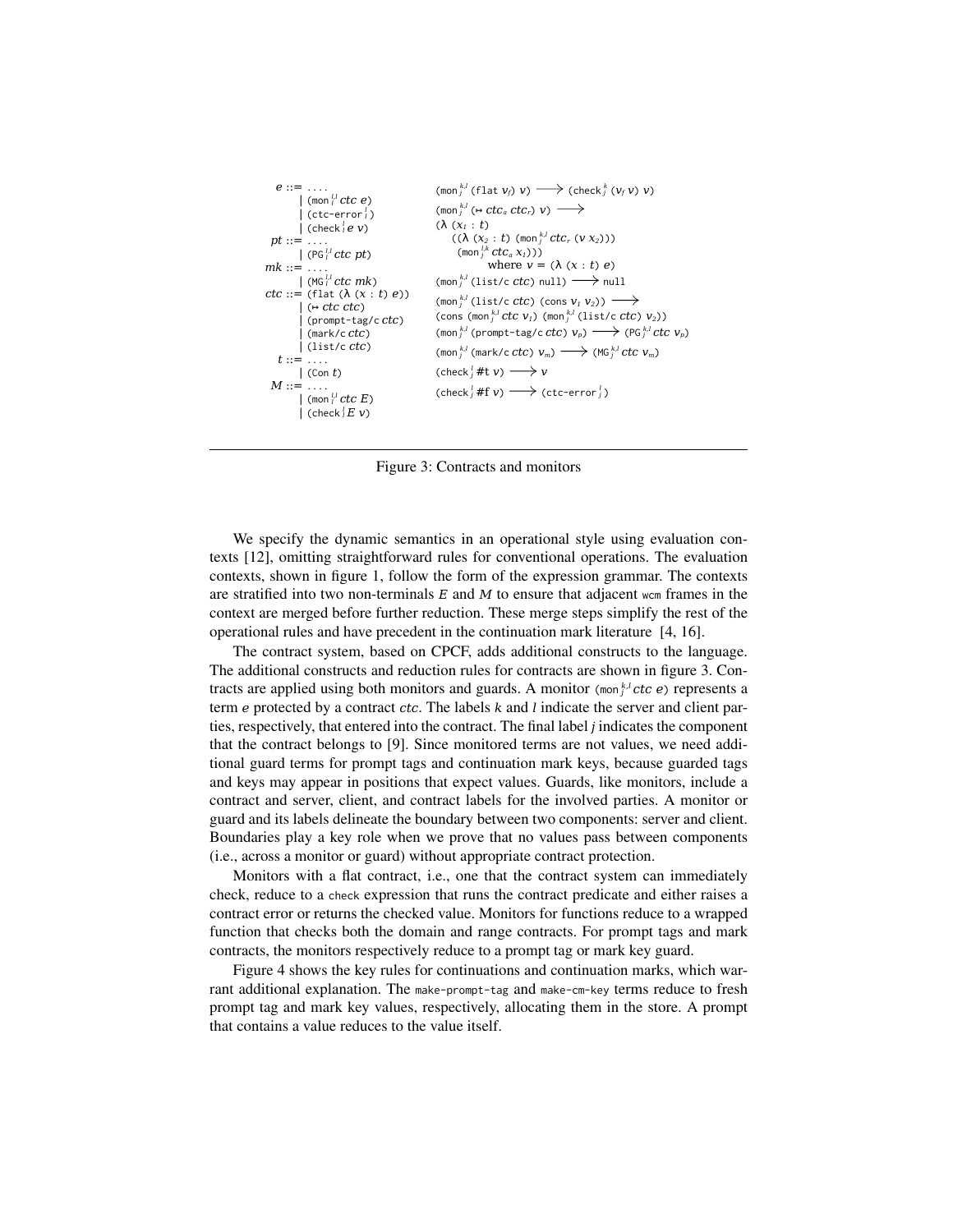When a prompt contains an abort, the reduction relation takes the prompt's handler and applies it to the aborted value (via [abort] ). The notation *Ept* means that the context *E* does *not* contain a prompt tagged with the prompt tag *pt* . The rule additionally wraps the aborted value with any necessary contracts using the wrap+ and wrap- metafunctions. Respectively, these metafunctions wrap the values with the contract checks that are necessitated by the prompt tag of the prompt and the tag used by the abort. This rule only triggers when the prompt tag on the prompt side and the abort side are equivalent modulo any contract guards. An abort where the surrounding context contains no matching prompt tag gets stuck. Like Gunter et al. [18], we isolate this error case, which is difficult to rule out without a type and effect system, in our theorems.

Within a prompt, call/comp reifies the continuation as  $(\lambda (x : t) E_{pt}[x])$  and applies *v* to this function. As with aborts, the rule only triggers when the prompt tags on both sides are the same.

Continuation mark frames (wcm *w v*) are discarded when the body is a value and reduce to the value itself. When two continuation mark frames are directly adjacent in the form (wcm  $w_1$  (wcm  $w_2$   $e$ )), the frames are merged. The metafunction takes the innermost value for any given continuation mark key for the resulting store.

For continuation captures and setting a continuation mark, a continuation mark frame is allocated unless one already exists in the continuation. These are used to ensure that subsequent updates to the marks can be carried out. A call/cm operation that sets or updates a continuation mark reduces to an intermediate update term that first applies any necessary contract checks and then sets or updates the mark value. Continuation marks are actually updated via the [wcm/update/set] and [wcm/update/add] rules. The values stored in a continuation mark are extracted with the ccm expression for a given mark key. If the key is unguarded, the reduction rule uses a metafunction to retrieve the relevant values stored in the continuation's mark frames. If a guard exists, the come term reduces to a contract check wrapped around a new ccm term.

Notice that the only rules that involve both contracts and control operators are those that potentially cross into another component across a monitor or guard. Specifically, these are the [abort], [ccm/guard], and [call/cm] rules. None of the other control rules involve contracts, demonstrating the one key intuition behind our formalism: only the operations that set up communication across component boundaries need additional attention from the contract system. The proof technique in the next section justifies this intuition.

## 4 Complete monitoring and the Blame Theorem

To show that our contract system comprehensively protects all of the communication channels in the language, we prove that the contract system satisfies the *complete monitoring* property [9]. Essentially, this property requires that the values in the language are always owned and manipulated by a single component at a time. Values only flow to a different component under the auspices of the contract system. Expressions that attempt to smuggle values without the contract system's knowledge would get stuck. We prove that the reduction relation is a complete monitor in order to show the blame theorem, which informally states that the contract system does not find the typed component at fault for any violation of types turned into contracts.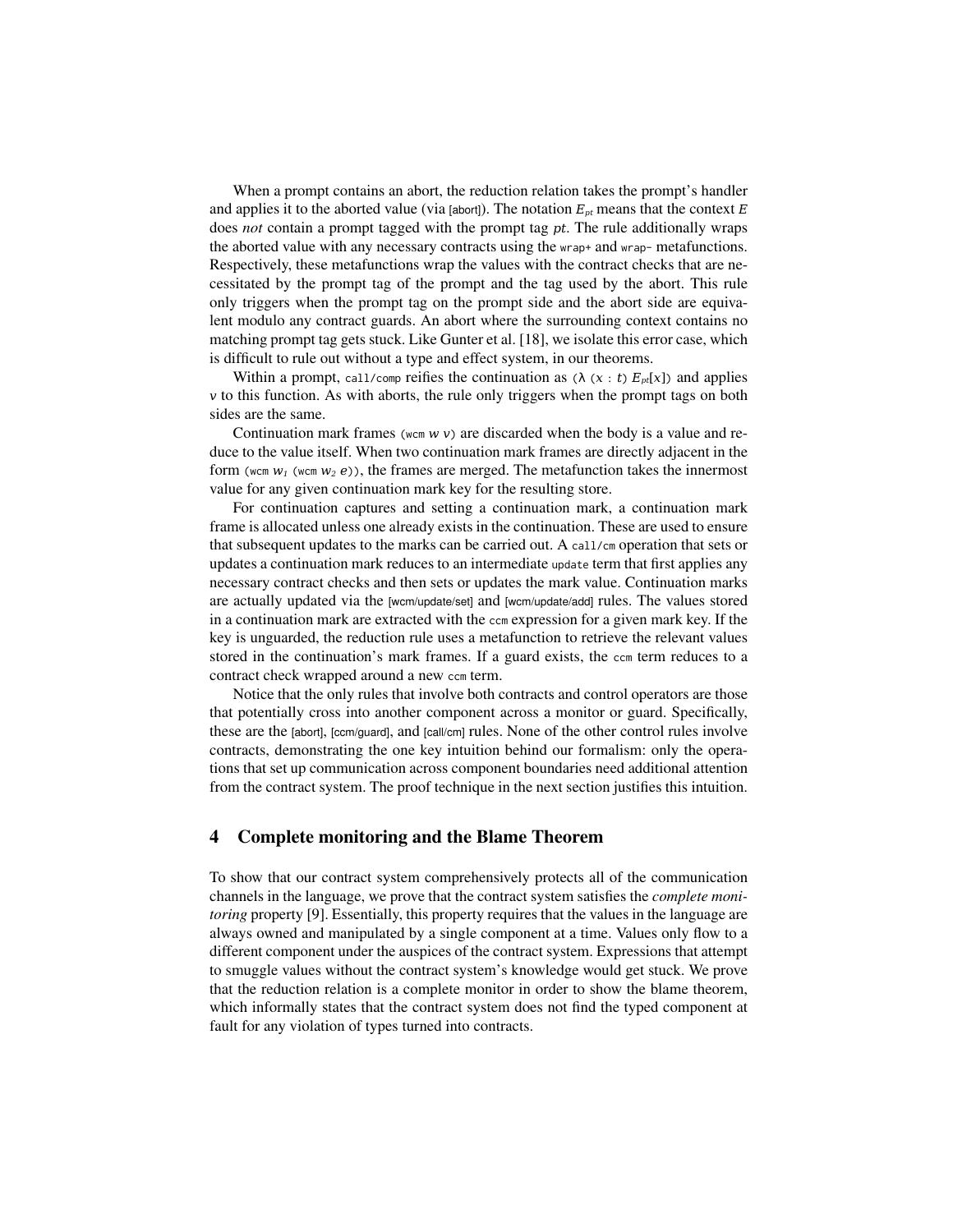|                                                                                                                                                                                                                                                                         | $\leq E[(\text{prompt-tag})], \sigma$                                                 |                       | $\Longrightarrow$ <e[tag], (tag="" <math="">\sigma)&gt;<br/>where tag <math>\notin \sigma</math></e[tag],>                                                               | [prompt-tag]   |
|-------------------------------------------------------------------------------------------------------------------------------------------------------------------------------------------------------------------------------------------------------------------------|---------------------------------------------------------------------------------------|-----------------------|--------------------------------------------------------------------------------------------------------------------------------------------------------------------------|----------------|
|                                                                                                                                                                                                                                                                         | $(\% v_1 pt v_2)$                                                                     | $\longrightarrow v_i$ |                                                                                                                                                                          | [prompt]       |
|                                                                                                                                                                                                                                                                         | $(\mathscr{E}_{pt}[(\text{abort pt } v)] pt_1 v_h)$ $\longrightarrow (v_h E_+[E[v]])$ |                       | where $E_{+}$ = wrap+[[pt <sub>1</sub> ]], E = wrap-[[pt, []]], pt = <sub>pt</sub> pt <sub>1</sub>                                                                       | [abort]        |
|                                                                                                                                                                                                                                                                         | $pt_1 v_h$                                                                            |                       | (% $E_{pt}$ [(wcm w (call/comp v pt))] $\longrightarrow$ (% $E_{pt}$ [(wcm w (v ( $\lambda$ (x : t) $E_{pt}[x]$ )))] [call/comp]<br>$pt_1 v_h$<br>where $pt =_{pt} pt_1$ |                |
|                                                                                                                                                                                                                                                                         | $\leq E[(cm - key)], \sigma$                                                          |                       | $\Longrightarrow$ <e[key], (key="" <math="">\sigma)&gt;<br/>where <math>key \notin \sigma</math></e[key],>                                                               | [mark-key]     |
|                                                                                                                                                                                                                                                                         | (wcm $W V$ )                                                                          | $\longrightarrow v$   |                                                                                                                                                                          | [wcm/v]        |
|                                                                                                                                                                                                                                                                         | (wcm $W_1$ (wcm $W_2$ e))                                                             |                       | $\longrightarrow$ (wcm $(w_1 \oplus w_2) e$ )                                                                                                                            | [wcm/merge]    |
|                                                                                                                                                                                                                                                                         | $\leq E[(\text{call/cm } v_1 v_2 e)], \sigma$                                         |                       | $\Longrightarrow$ < $E[(\text{wcm}() (call/cm V_1 V_2 e))]$ , $\sigma$ ><br>where $E \neq E_i$ [(wcm W[])]                                                               | [wcm/intro/cm] |
|                                                                                                                                                                                                                                                                         | (wcm $W$ (call/cm $mk$ $v$ $e$ ))                                                     |                       | $\longrightarrow$ (wcm W (update $mk_1 e_1$ ); e)<br>where $(mk_1 e_1) = \text{push}[[mk, v]]$                                                                           | [call/cm]      |
|                                                                                                                                                                                                                                                                         | (wcm $((key1 v1) $<br>$(key_2 v_2) (key_3 v_3) )$<br>(update $key_2$ $v_4$ ); e)      |                       | $\rightarrow$ (wcm (( $key_1$ $v_1$ )<br>$(key_2 v_4) (key_3 v_3) )$<br>e)                                                                                               | [wcm/set]      |
|                                                                                                                                                                                                                                                                         | (wcm $((key_1 \nu_1))$<br>(update $key_2$ $v_2$ ); e)                                 |                       | $\longrightarrow$ (wcm (( $key_1$ $v_1$ )  ( $key_2$ $v_2$ )) $e$ )                                                                                                      | [wcm/add]      |
|                                                                                                                                                                                                                                                                         |                                                                                       |                       | where $key_2 \notin (key_1 )$                                                                                                                                            |                |
|                                                                                                                                                                                                                                                                         | $\leq E[(\text{ccm} \, \text{keV})], \sigma$                                          |                       | $\Longrightarrow$ <e[marks[[e, <math="" key,="" null]],="">\sigma&gt;</e[marks[[e,>                                                                                      | [ccm]          |
|                                                                                                                                                                                                                                                                         | $(\text{ccm} (\text{MG}_i^{k,l} \text{ctc} \text{mk}))$                               |                       | $\longrightarrow$ (mon <sup>k,l</sup> (list/c <i>ctc</i> ) (ccm mk))                                                                                                     | [ccm/guard]    |
| $\text{wrap+}\llbracket (\text{PG}^{k,l}_jctc\ pt)\rrbracket = (\text{mon}^{k,l}_jctc\ \text{wrap+}\llbracket pt\rrbracket)$<br>wrap- $\llbracket (\mathsf{PG}_j^{k,l} ctc \; pt), E \rrbracket = \text{wrap-} \llbracket pt, (\text{mon}_j^{l,k} ctc \; E) \rrbracket$ |                                                                                       |                       |                                                                                                                                                                          |                |
| $w \cdot \mathbf{I}$ tag]                                                                                                                                                                                                                                               | $=$ []                                                                                |                       | wrap- $[[tag, E]]$<br>$= E$                                                                                                                                              |                |

# Figure 4: Control reductions

| <b>Judgment</b>                                          | <b>Description</b>               |
|----------------------------------------------------------|----------------------------------|
| $\Gamma: \Sigma: l \Vdash e$                             | Well-formed source terms         |
| $\Gamma$ ; $\Sigma$ ; (l ); (l ); l $\triangleright$ ctc | Well-formed contracts            |
| $\Gamma: \Sigma: l \vDash e$                             | Loosely well-formed terms        |
| $\Sigma \sim \sigma$                                     | Well-formed store                |
| $S, S^v \mid G \vdash e : t$                             | Well-typed mixed terms (sec. 5)  |
| $S, S^v \mid G \mid e$                                   | Well-formed mixed terms (sec. 5) |

Figure 5: Judgments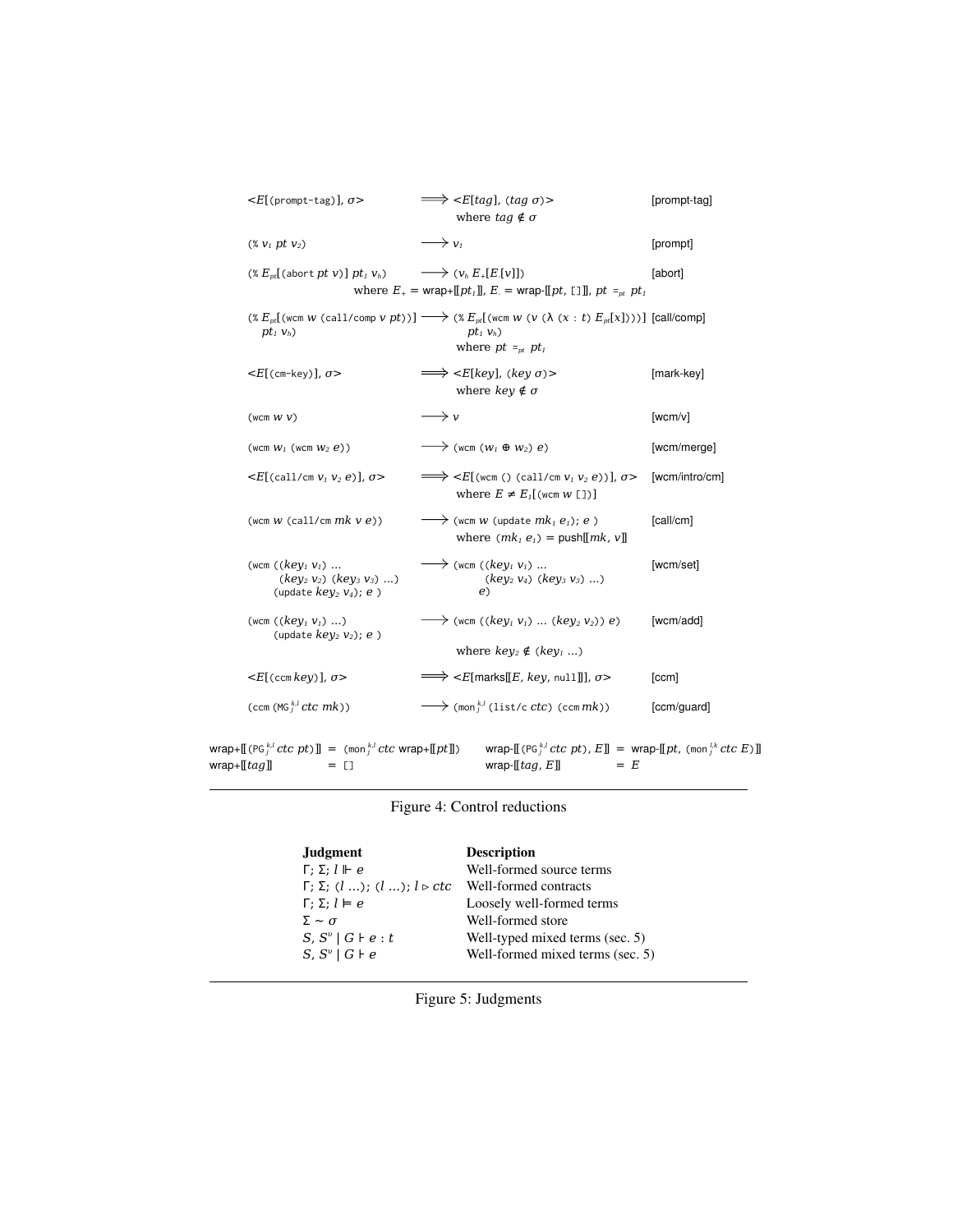| $l = \Sigma(taq)$<br>— [WPromptTag]<br>$\Sigma$ : $\Gamma$ : $l \Vdash$ tag                                                                                                            | $l = \Sigma(key)$<br>$\overline{\Sigma; \Gamma; l \Vdash key}$ [WKey]                                                                                 | $\Sigma$ ; $\Gamma$ ; $l \Vdash e$<br>$\overline{\Sigma; \Gamma; l \Vdash  e }$ [WOwn]                                                                                                                                                        |
|----------------------------------------------------------------------------------------------------------------------------------------------------------------------------------------|-------------------------------------------------------------------------------------------------------------------------------------------------------|-----------------------------------------------------------------------------------------------------------------------------------------------------------------------------------------------------------------------------------------------|
| $\Sigma$ : $\Gamma$ : $k \Vdash e$<br>$\Sigma$ ; $\Gamma$ ; $(k)$ ; $(l)$ ; $j \triangleright ctc$<br>— [WMon]<br>$\Sigma$ : $\Gamma$ : $l \Vdash$ (mon ${}_{i}^{k,l}$ ctc $ e ^{k}$ ) | $\Sigma: \Gamma: k \Vdash v$<br>$\Sigma$ : $\Gamma$ ; (k l); (k l); $i \triangleright ctc$<br>$\Sigma$ ; $\Gamma$ ; $l \Vdash (\neg^{k,l} ctc \nvee)$ | — [WPromptGuard]                                                                                                                                                                                                                              |
| $\Sigma: \Gamma: l \Vdash e$<br>$\Sigma$ ; $\Gamma$ ; $\Sigma$ (key) $\mathbb F$ v<br>- [WWCM]<br>$\Sigma$ ; $\Gamma$ ; $l \Vdash$ (wcm ((key v) ) e)                                  |                                                                                                                                                       | $\Sigma$ : $\Gamma$ : $k \Vdash \text{keV}$<br>$\Sigma$ ; $\Gamma$ ; $k \Vdash v \quad \Sigma$ ; $\Gamma$ ; $l \Vdash e$<br>— [WUpdate]<br>$\Sigma; \Gamma; \ell \Vdash$ (update k key v); e                                                  |
| $\Sigma$ ; $\Gamma$ ; $j \Vdash e$<br>$\Sigma; \Gamma; (k ); (l ); j \triangleright [(\text{flat } e ^j)]^{k }$                                                                        | [WCFlat]                                                                                                                                              | $\Sigma: \Gamma: (l \ldots); (k \ldots); j \triangleright ctc_1$<br>$\Sigma$ ; $\Gamma$ ; $(k \ldots)$ ; $(l \ldots)$ ; $j \triangleright ctc_2$<br>[WCFun]<br>$\Sigma$ : $\Gamma$ ; (k ); (l ); $j \triangleright (\rightarrow ctc_1 ctc_2)$ |

Figure 6: Selected well-formed source program and contract rules

A proof of complete monitoring requires an annotation of values and expressions with ownership labels, using the component labels that contracts already use. In addition, we annotate contracts with obligation labels to show which components are responsible for which parts of the contract:

$$
e ::= \dots
$$
  
 
$$
|e|^{i}
$$
  
 
$$
|v|^{i}
$$
  
 
$$
|v|^{i}
$$
  
 
$$
|U|^{i}
$$
  
 
$$
|U|^{i}
$$
  
 
$$
|U|^{i}
$$
  
 
$$
|U|^{i}
$$
  
 
$$
|U|^{i}
$$
  
 
$$
|U|^{i}
$$
  
 
$$
|U|^{i}
$$
  
 
$$
|U|^{i}
$$
  
 
$$
|U|^{i}
$$
  
 
$$
|U|^{i}
$$
  
 
$$
|U|^{i}
$$
  
 
$$
|U|^{i}
$$
  
 
$$
|U|^{i}
$$
  
 
$$
|U|^{i}
$$
  
 
$$
|U|^{i}
$$
  
 
$$
|U|^{i}
$$
  
 
$$
|U|^{i}
$$
  
 
$$
|U|^{i}
$$
  
 
$$
|U|^{i}
$$
  
 
$$
|U|^{i}
$$
  
 
$$
|U|^{i}
$$
  
 
$$
|U|^{i}
$$
  
 
$$
|U|^{i}
$$
  
 
$$
|U|^{i}
$$
  
 
$$
|U|^{i}
$$
  
 
$$
|U|^{i}
$$
  
 
$$
|U|^{i}
$$
  
 
$$
|U|^{i}
$$
  
 
$$
|U|^{i}
$$
  
 
$$
|U|^{i}
$$
  
 
$$
|U|^{i}
$$
  
 
$$
|U|^{i}
$$
  
 
$$
|U|^{i}
$$
  
 
$$
|U|^{i}
$$
  
 
$$
|U|^{i}
$$
  
 
$$
|U|^{i}
$$
  
 
$$
|U|^{i}
$$
  
 
$$
|U|^{i}
$$
  
 
$$
|U|^{i}
$$
  
 
$$
|U|^{i}
$$
  
 
$$
|U|^{i}
$$
  
 
$$
|U|^{i}
$$
  
 
$$
|U|^{i}
$$
  
 
$$
|U|^{i}
$$
<

The proof that our reduction relation is a complete monitor utilizes the traditional subject reduction technique. First, we describe how to set up the subject. We use several judgments, listed in figure 5, to enforce the necessary properties from the contract system. The judgment Γ; Σ; *l* ⊩ *e* checks that source programs are well-formed with respect to the ownership annotations. We omit the details of several judgments; see the separate appendix for additional rules. Figure 6 presents a key subset of the rules for our model. Essentially, the judgment ensures that terms that set up a contract boundary, i.e., monitors, guards, and so on, contain sub-terms with matching ownership. For example, a monitor must be well-formed under its server label and its sub-term must be well-formed under the monitor's client label with an appropriate annotation. Guards set up a contract boundary in a similar fashion.

The judgment also features a store environment Σ . We use this environment to statically track the ownership of prompt tags and continuation mark keys. Since these values are unique and originate in a single component, we say that their ownership is determined purely by their mapping in the store. This ensures that any given tag or mark key appears only in the component that created them *unless* transported to another component via a contract.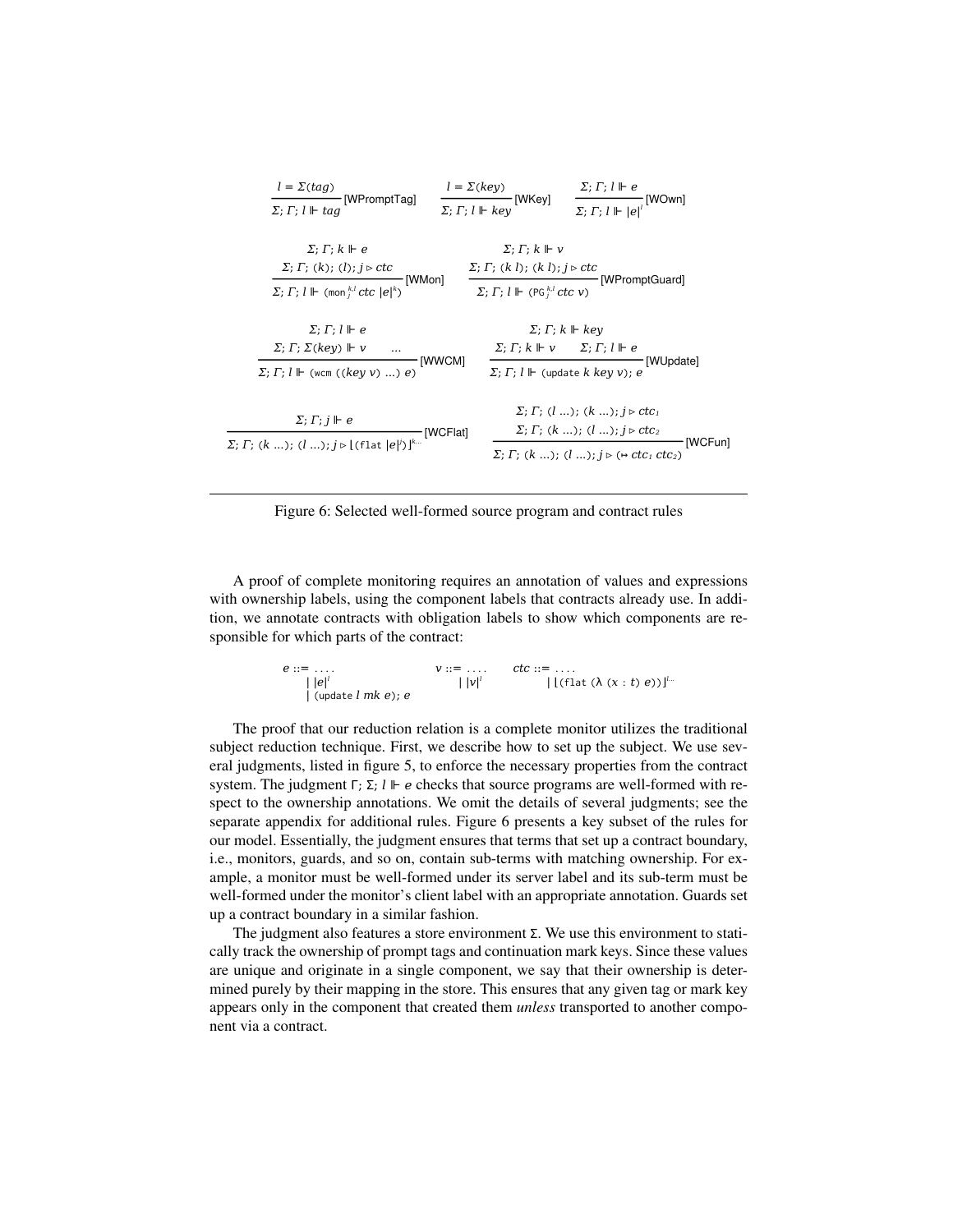$(|\langle \lambda(x : t) e \rangle|^l \, ||\nu||^l \rangle \longrightarrow |e[x := |v|^l]$ *<sup>l</sup>* [β]  $(\% E_{pt}^k [(\text{wcm } w \text{ (call/comp } ||v||^k ||pt||^k)))$   $\longrightarrow (\% E_{pt}^k [(\text{wcm } w \text{ (} |v|^k ||\text{cont } E)[^k]))]$  [call/comp]  $||pt_1||^l ||v_h||^l$  $||pt_1||^l ||v_h||^l$ where  $pt = p_t pt_1$  $(X, E^k[$  (abort  $||pt||^k ||v||^k)$ )  $||pt_1||^l ||v_h||^l$ )  $\longrightarrow$   $(|v_h|^l E^l_+[E^k[|v]|^k)$ [abort] where  $E^j_+$  = wrap+[[pt<sub>1</sub>]],  $E^k_-$  = wrap-[[pt, []]], pt =<sub>pt</sub> pt<sub>1</sub> (wcm *w* (call/cm  $\|m k\|^l \, \|v\|^l \, e)$ )  $\longrightarrow$  (wcm *w* (update *k key*  $e_1$ ); *e*) [call/cm] where  $(key e_1 k) = \text{push}[[mk, v]]$ 



In the case of monitors and guards, we also require that their contract is well-formed using the judgment  $\Gamma$ ;  $\Sigma$ ; (*k* ...); (*l* ...); *j*  $\triangleright$  *ctc*. The third and fourth parts of the judgment indicate the components that should be responsible for the positive and negative parts of a contract, respectively. The fifth label indicates the component that should own the contract. Flat contracts are well-formed when their obligations match up with the positive parties and their code matches the contract party. Function contracts swap the positive and negative obligations for the domain contract. In all other cases, we require that sub-contracts are appropriately well-formed.

For some terms in a reduction sequence, the well-formedness condition is too strict. Most commonly, terms that reduce to monitored expressions can cause well-formedness to fail, even though a few additional steps of reduction corrects this failure. To handle this situation, we extend well-formedness to a *loose* well-formedness judgment Γ; Σ; *l* ⊨ *e*, which is preserved by reduction.

Finally, we require with the judgment  $\Sigma \sim \sigma$  that the program store is well-formed with respect to the store environment, meaning all of the statically known tags and keys are allocated with the correct owners. This requirement prevents a situation where unallocated tags or keys appear in an expression or where the environment records the wrong ownership.

To guarantee that the preservation lemma actually holds, we also modify the reduction rules to propagate the ownership annotations appropriately. Figure 7 shows a subset of the revised reduction rules. We rely on the notation  $\|\mathbf{v}\|$ <sup>*l*</sup>, which means the value *v* may be wrapped with zero or more ownership annotations, all with the label *l* . In the rules, we take any possibly annotated values and replace them in the contractum with the value wrapped in a single annotation, ensuring the annotation remains in future steps. One interesting case is the [call/cm] rule. The rule utilizes a modified push metafunction that guides the value *v* through several contract boundaries to reach the component that the mark key lives in. Each boundary traversal wraps the value with an additional monitor. The modified metafunction additionally returns the final owner of the component *v* after wrapping, which we need to annotate the update term.

With the judgments in mind, we formalize the complete monitoring property.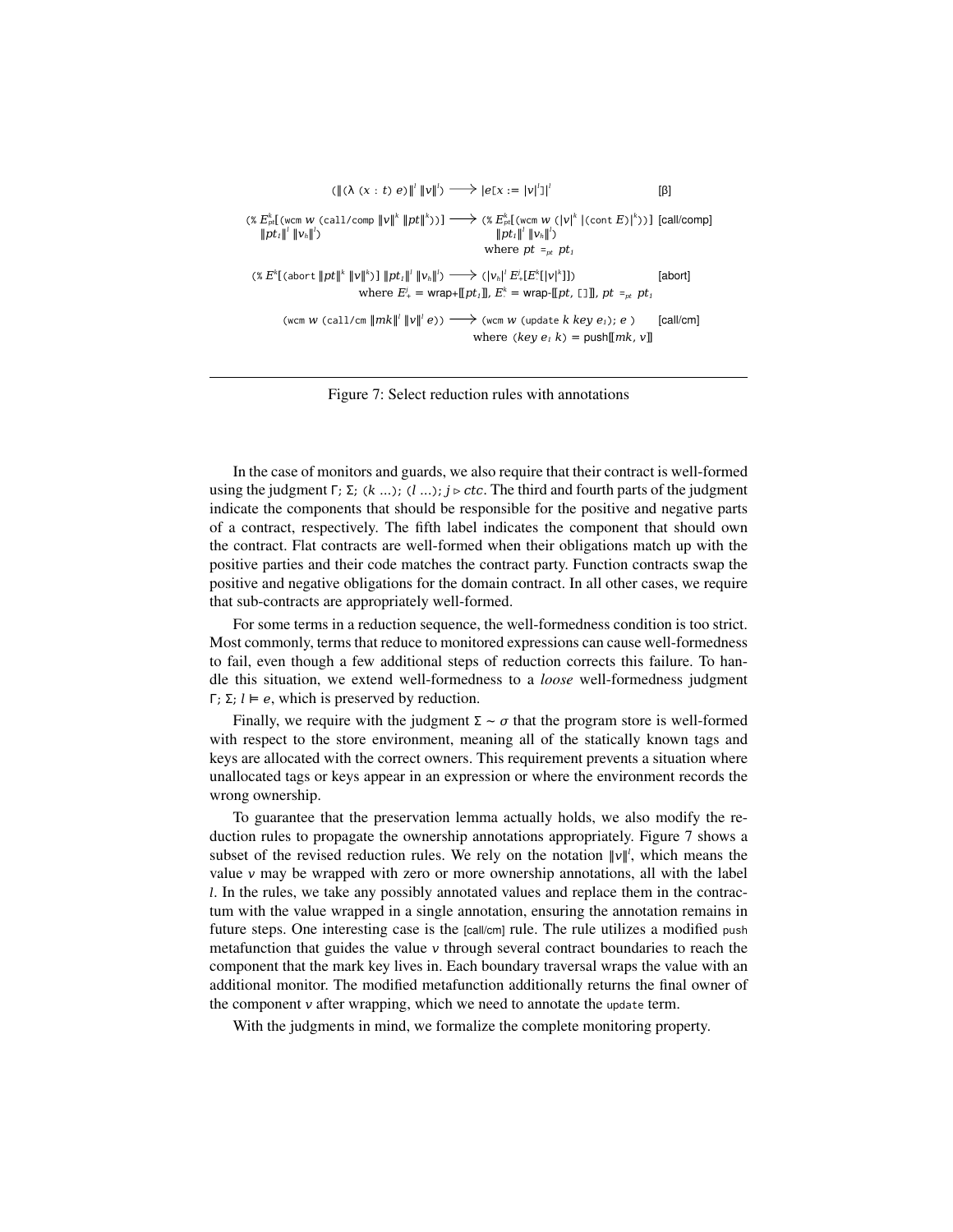**Definition 1.** A reduction relation is a complete monitor if for all well-typed terms  $e_0$ *such that* Σ;  $\emptyset$ ; *l*<sub>0</sub> ⊩ *e*<sub>0</sub>,

- $-$  <*e*<sub>0</sub>,  $\varnothing$ >  $\rightarrow$ <sup>\*</sup> <*v*,  $\varnothing$ >,  $\varnothing$ *r*
- $-$  *for all*  $e_1$  *and stores*  $\sigma_1$  *such that*  $\langle e_0, \emptyset \rangle \rightarrow^* \langle e_1, \sigma_1 \rangle$ , there exists an  $e_2$  and  $\sigma_2$ *such that*  $\langle e_1, \sigma_1 \rangle \rightarrow \langle e_2, \sigma_2 \rangle$ , *or*
- $-$  <*e*<sub>0</sub>,  $\varnothing$ >  $\rightarrow$  \* < $E_{pt}$ [(abort *v pt*)],  $\sigma_1$ >, *or*
- $-$  <eo, ø>  $\rightarrow$  \* <e1,  $\sigma_I$ >  $\rightarrow$  \* <(ctc-error $^k_J$ ),  $\sigma_2$ > where  $e_1$  is of the form E'[(mon $^{k,l}_J$ [(flat v)] $^{l\cdots}$   $|\mathsf{v}|^k)$ ] *and*  $k$  ∈  $(l$  ...).

#### **Theorem 1.** *The reduction relation*  $\rightarrow$  *is a complete monitor.*

The proof follows a standard subject reduction strategy with two main lemmas: progress and preservation. We list the key lemmas below but omit details of the proof cases, which are similar to those presented by Dimoulas et al. [9].

**Lemma 1.** *For all*  $e_0$ ,  $\sigma_0$ , and  $\Sigma_0$  such that  $\Sigma_0$ ;  $\varnothing$ ;  $l \Vdash e_0$  and  $\Sigma_0 \sim \sigma_0$ , then either

- $-e_0 = v$ ,
- $-e_0 = (\text{ctc-error}^k_i),$
- $-$  *there exists an*  $e_1$  *and*  $\sigma_1$  *such that*  $\langle e_0, \sigma_0 \rangle \rightarrow \langle e_1, \sigma_1 \rangle$ , *or*
- $,  $\sigma_0> = [(abort *v pt*)],  $\sigma_0>$ .$$

**Lemma 2.** For all  $\langle e_0, \sigma_0 \rangle \to \langle e_1, \sigma_1 \rangle$  and there exists  $\Sigma_0$  such that  $\Sigma_0$ ;  $\varnothing$ ;  $I_0 \Vdash e_0$  and  $\Sigma_0 \sim \sigma_0$ , then for some  $\Sigma_1 \supseteq \Sigma_0$ ,  $\Sigma_1$ ;  $\varnothing$ ;  $l \Vdash e_1$ .

The culmination of the formalism is the Blame Theorem. Informally, the key idea of the Blame Theorem is that the contract system never blames the typed components of a mixed program for a contract error. Again, we first require some setup in order to state the theorem. The technique that we use here is detailed in Dimoulas et al. [9].

First, we set up an untyped sister language of our original typed language in order to have mixed programs. The untyped language shares the syntax and current operational semantics, but omits type annotations. Second, we isolate any stuck states that occur due to type errors and reduce them to contract errors blaming the component. For the contract system, we also require that flat contracts are picked from a pool of built-in contracts that exactly correspond to the base datatypes we use: integers, strings, etc.

In the mixed language, monitors allow the embedding of expressions from other components as before. We now limit the server and client labels to  $\tau$  and  $\nu$  for typed and untyped components. In other words, untyped components are embedded in a typed component with server and client labels υ and τ, respectively. For embedding in the other direction, the labels are reversed.

To ensure that components are well-formed, we require that the typed portions of any mixed program are well-typed and require that all components respect the ownership annotations as before. Furthermore, we need to guarantee that all component boundaries are protected by the correct contracts. We formalize this notion in the judgments *S*, *S<sup>υ</sup>* | *G* ⊦ *e* and *S*, *S<sup>υ</sup>* | *G* ⊦ *e* : *t* with store typing *S* , an environment *S<sup>υ</sup>* for tracking untyped locations, and type environment *G* . Our notion of store consistency requires that untyped and typed locations are tracked disjointly [7]. These judgments rely on the mapping between types and contracts, presented in figure 8.

Finally, we can state and prove the Blame Theorem: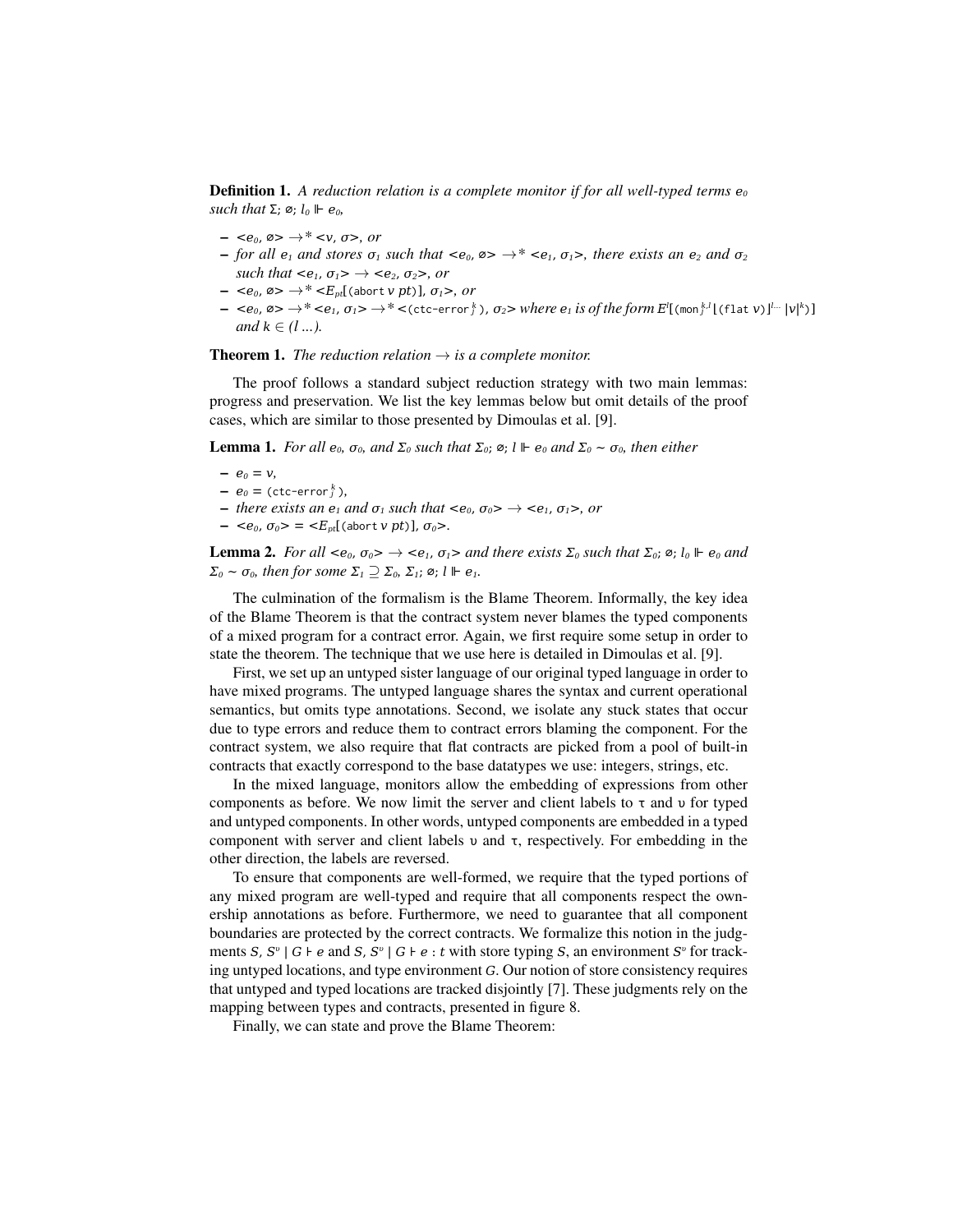| $T[\leftrightarrow ctc_1 ctc_2]$                 | $=$ $\leftrightarrow$ T[ctc <sub>1</sub> ] T[ctc <sub>2</sub> ]) |
|--------------------------------------------------|------------------------------------------------------------------|
| $T[$ (prompt-tag/c $ctc$ )] = (Prompt $T[ctc]$ ) |                                                                  |
| $T[$ (mark/c $ctc$ )]                            | $=$ (Mark $T[ctc]$ )                                             |
| $T[$ (list/c $ctc$ )]                            | $=$ (List T[ <i>ctc</i> ])                                       |



**Theorem 2.** For all untyped terms  $e_0$  such that  $\infty$ ,  $\infty$  |  $\infty$  +  $e_0$  and  $\infty$ ;  $\infty$  |  $\infty$  +  $e_0$ ,  $\infty$  |  $\infty$ *does not reduce to a configuration of the form* <(ctc-error *<sup>τ</sup> <sup>j</sup>* ), *σ*>*.*

The proof follows by subject reduction, again with two main lemmas [7, 9].

## 5 Implementing stack protection

In addition to demonstrating the theoretical soundness of our design, we also describe its implementation in a production language.<sup>[4](#page-16-0)</sup> Our implementation technique builds on Strickland et al's chaperone framework [28]. Chaperones act as proxies for values that behave the same as the originals, modulo additional exceptions. This allows the enforcement of a desirable property of contracts: a contracted value should behave the same as the uncontracted value except for the possibility of contract errors.

To implement our control contracts, we modified the Racket runtime system to provide additional primitive operations such as chaperone-continuation-prompt-tag and chaperone-continuation-mark-key. Both prompt tag and mark key chaperones take two function arguments that are called when continuation and continuation mark operations are used, respectively. For the prompt tag case, one function is interposed on the application of a prompt handler and the other is interposed on a continuation abort. For continuation marks, one function is interposed on retrieval from a mark and the other is interposed on insertion into a mark.

Prompt and mark operations in the runtime coordinate with chaperones by checking if the prompt tag or mark key, respectively, is a chaperone and then using the appropriate interposition function if so. The interposition function receives the aborted value in the continuation case and the stored mark value in the case of continuation marks. The result of the interposition function is then used in place of the original value. If the prompt tag or mark key is not chaperoned, the operation proceeds normally.

### 6 Related work

*Types for delimited control* We use a variation of Gunter et al. [18]'s type system for the cupto delimited control operator. Although their type system does not support continuation marks, it inspired our solution. The main difference is our choice of primitives:

<span id="page-16-0"></span><sup>4</sup> Contracts for control are available in Racket 5.3 and higher. A development version of Typed Racket supports delimited control and continuation marks.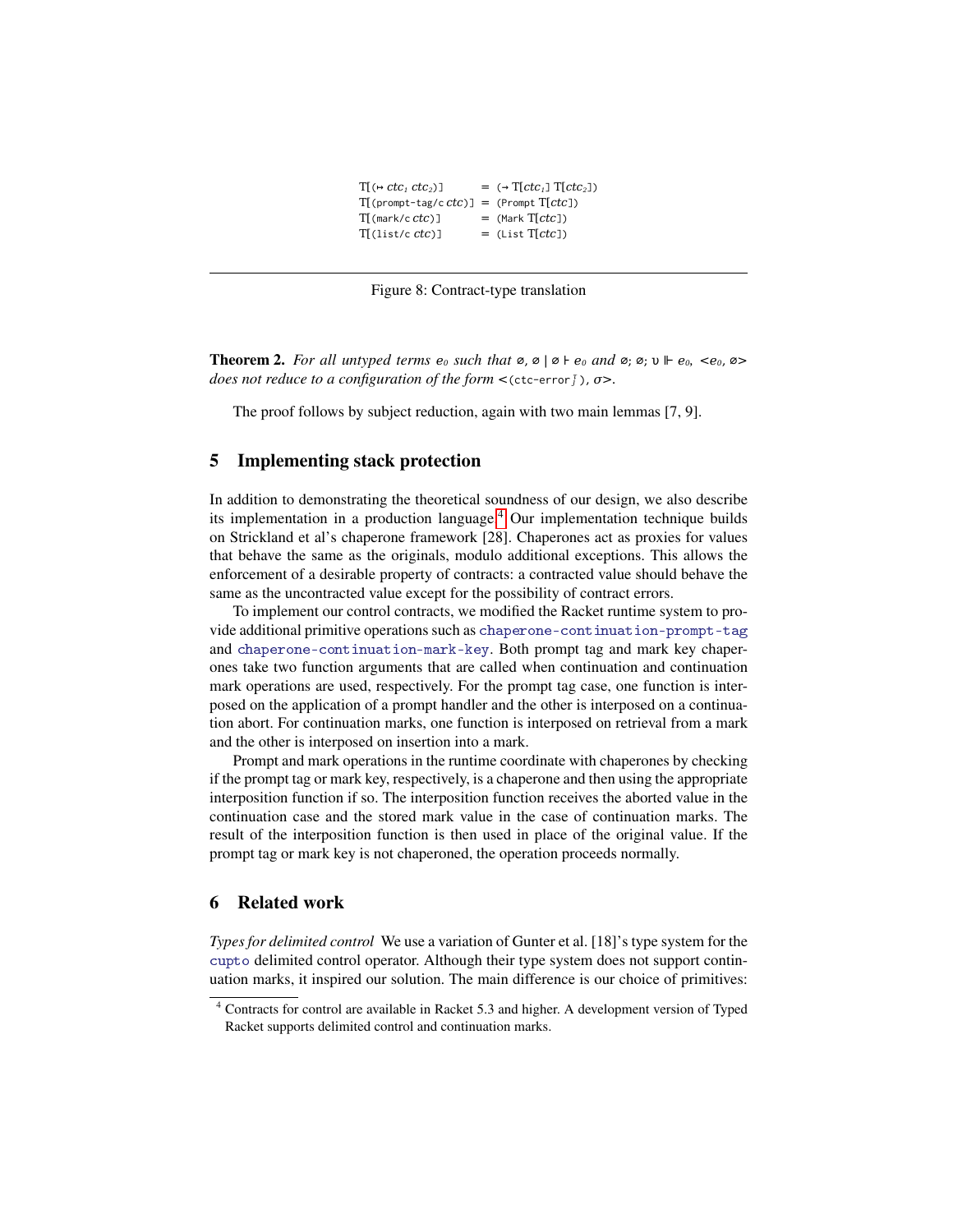abort and call/comp are lower-level than cupto [15]. In addition, our type constructors for prompt tags take two arguments instead of one. This allows the handler to return a different type than its argument.

Many type systems for delimited control, following Danvy and Filinksi, use a type and effect system [2, 6]. These type systems support result type modification and statically eliminating continuation jumps to missing prompts. Our design choices make different compromises, based on two pragmatic considerations: simplicity of the system and the difficulty of dynamically enforcing effect typing with contracts.

*Gradual typing and the Blame Theorem* Many researchers have constructed models of gradual typing: both functional and object-oriented [1, 24, 25, 29, 31]. The soundness theorem for gradual typing originates from Tobin-Hochstadt and Felleisen [31] and was christened the "Blame Theorem" in Wadler and Findler [34]. Our proof technique for this central theorem of gradual typing comes from Dimoulas et al. [9]. In general, the idea of complete monitoring also provides the intuition for the design of a contract system for gradual typing.

### 7 Conclusion

Virtually every modern programming language provides facilities for accessing and manipulating the stack, with exceptions, generators, and stack inspection as just a few examples. However, these facilities add non-local flows to programs, defeating the invariants programmers expect of their code. This problem is particularly acute in gradually typed languages, where type invariants are enforced with software contracts.

In this paper, we show that contracts, originally designed to mediate between caller and receiver, extend naturally to these non-local constructs. We equip Racket's delimited control and continuation mark operations with a gradual type system enforced at the boundaries by contracts. This system maintains type soundness in arbitrary composition with untyped code, as proved via the blame theorem. The implementation of control contracts in Racket leverages the existing chaperone framework for implementing contracts.

*Acknowledgments* The authors wish to thank Aaron Turon and Stephen Chang for comments on early drafts. Christos Dimoulas gave valuable advice on the formalism. Matthias Felleisen also provided his feedback and insight on continuations.

## Bibliography

- [1] Amal Ahmed, Robert Bruce Findler, Jeremy G. Siek, and Philip Wadler. Blame for All. In *Proc. ACM Sym. Principles of Programming Languages*, pp. 201–214, 2011.
- [2] Kenichi Asai and Yukiyoshi Kameyama. Polymorphic Delimited Continuations. In *Proc. Asian Sym. Programming Languages and Systems*, pp. 239–254, 2007.
- [3] John Clements. *Portable and High-level Access to the Stack with Continuation Marks*. PhD dissertation, Northeastern University, 2006.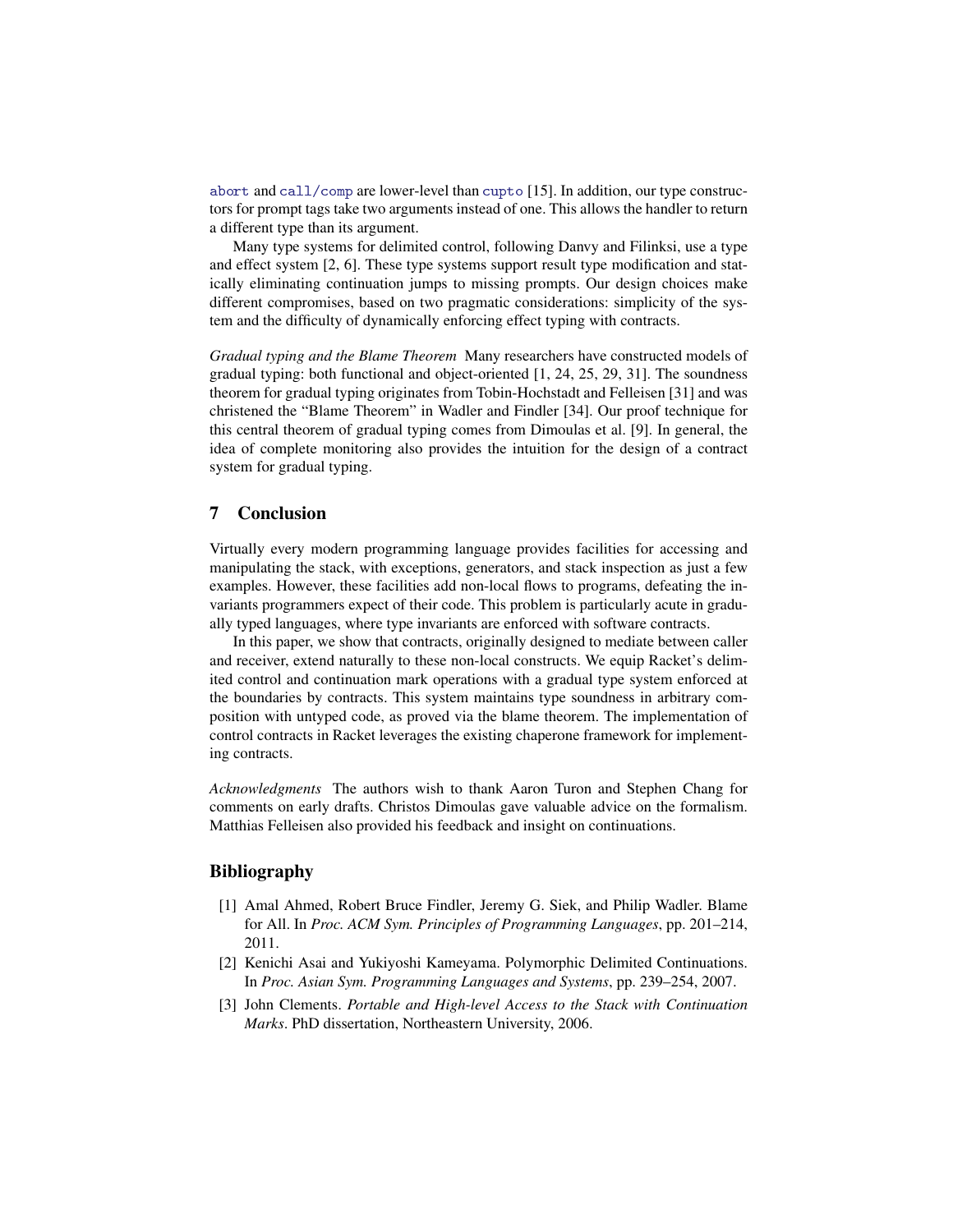- [4] John Clements, Matthew Flatt, and Matthias Felleisen. Modeling an Algebraic Stepper. In *Proc. European Sym. on Programming*, pp. 320–334, 2001.
- [5] John Clements, Ayswarya Sundaram, and David Herman. Implementing Continuation Marks in Javascript. In *Proc. Wksp. Scheme and Functional Programming*, 2008.
- [6] Olivier Danvy and Andrzej Filinski. Abstracting Control. In *Proc. LISP and Functional Programming*, pp. 151–160, 1990.
- [7] Christos Dimoulas. *Foundations for Behavioral Higher-Order Contracts*. PhD dissertation, Northeastern University, 2012.
- [8] Christos Dimoulas and Matthias Felleisen. On Contract Satisfaction in a Higher-Order World. *Trans. Programming Languages and Systems* 33(5), pp. 16:1–16:29, 2011.
- [9] Christos Dimoulas, Sam Tobin-Hochstadt, and Matthias Felleisen. Complete Monitors for Behavioral Contracts. In *Proc. European Sym. on Programming*, pp. 214–233, 2012.
- [10] Richard P. Draves. *Control Transfer in Operating System Kernels*. PhD dissertation, Carnegie Mellon University, 1994.
- [11] Kent Dybvig, Simon Peyton-Jones, and Amr Sabry. A Monadic Framework for Delimited Continuations. *J. Functional Programming* 17(6), pp. 687–730, 2007.
- [12] Matthias Felleisen. The Theory and Practice of First-Class Prompts. In *Proc. ACM Sym. Principles of Programming Languages*, pp. 180–190, 1988.
- [13] Matthias Felleisen. On the Expressive Power of Programming Languages. *Science of Computer Programming* 17(1–3), pp. 35–75, 1991.
- [14] Robert Bruce Findler and Matthias Felleisen. Contracts for Higher-Order Functions. In *Proc. ACM Intl. Conf. Functional Programming*, pp. 48–59, 2002.
- [15] Matthew Flatt and PLT. Reference: Racket. PLT Inc., PLT-TR-2010-1, 2010. <http://racket-lang.org/tr1/>
- [16] Matthew Flatt, Gang Yu, Robert Bruce Findler, and Matthias Felleisen. Adding Delimited and Composable Control to a Production Programming Environment. In *Proc. ACM Intl. Conf. Functional Programming*, pp. 165–176, 2007.
- [17] Free Software Foundation. Guile Reference Manual: Prompts. 2012. [http://](http://www.gnu.org/software/guile/manual/html_node/Prompts.html) [www.gnu.org/software/guile/manual/html\\_node/Prompts.html](http://www.gnu.org/software/guile/manual/html_node/Prompts.html)
- [18] Carl A. Gunter, Remy Didier, and Jon G. Riecke. A Generalization of Exceptions and Control in ML-like Languages. In *Proc. ACM Intl. Conf. Functional Programming Languages and Computer Architecture*, pp. 12–23, 1995.
- [19] Robert Hieb, R. Kent Dybvig, and Claude W. Anderson. Subcontinuations. *LISP and Symbolic Computation*, pp. 83–110, 1994.
- [20] Roshan P. James and Amr Sabry. Yield: Mainstream Delimited Continuations. In *Proc. Theory and Practice of Delimited Continuations*, pp. 20–32, 2011.